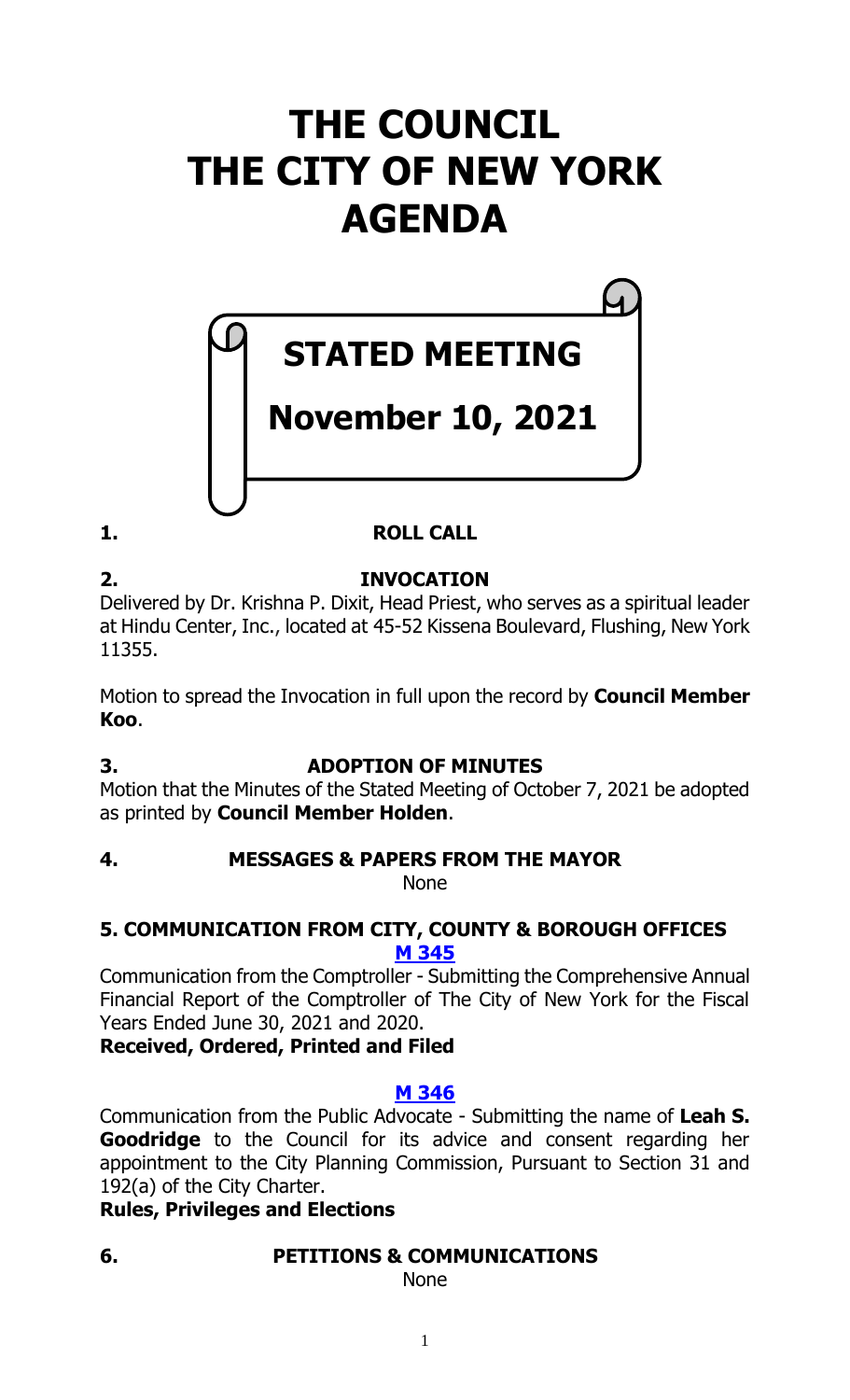#### **7. LAND USE CALL-UPS** None

**8. COMMUNICATION FROM THE SPEAKER**

- **9. DISCUSSION OF GENERAL ORDERS**
- **10. REPORT OF SPECIAL COMMITTEES**

None

**11. REPORTS OF STANDING COMMITTEES Report of the Committee on Consumer Affairs and Business Licensing**

#### **[Int 2318-A](https://legistar.council.nyc.gov/LegislationDetail.aspx?ID=4966517&GUID=23CA198A-0612-439D-AB54-14065535D735&Options=&Search=)**

An Amended Local Law to amend the administrative code of the city of New York, in relation to the licensing of construction labor providers.

# **Amended and Coupled on GO**

#### **[Int 2410-A](https://legistar.council.nyc.gov/LegislationDetail.aspx?ID=5161482&GUID=1636F161-CC74-49DD-959E-BF17C719FB53&Options=&Search=)**

An Amended Local Law to amend the administrative code of the city of New York, in relation to agency actions and licensee disclosures in the event of a breach of security.

### **Amended and Coupled on GO**

#### **Report of the Committee on Education [Int 2426-A](https://legistar.council.nyc.gov/LegislationDetail.aspx?ID=5159257&GUID=FE54F6F4-5A23-4816-8E4D-FC037306BC80&Options=&Search=)**

An Amended Local Law in relation to requiring the department of education to report on school attendance, vaccination, testing consent and quarantine data related to COVID-19, and providing for the repeal thereof.

# **Amended and Coupled on GO**

# **[Int 2427-A](https://legistar.council.nyc.gov/LegislationDetail.aspx?ID=5159259&GUID=DB44C3EA-5C9E-4C06-A75E-2F0EB1B15ECA&Options=&Search=)**

An Amended Local Law in relation to requiring the department of education to report on COVID-19 within city schools, and providing for the repeal thereof. **Amended and Coupled on GO**

### **Report of the Committee on Environmental Protection [Int 2168-A](https://legistar.council.nyc.gov/LegislationDetail.aspx?ID=4729325&GUID=12153BAE-002E-4297-A7E7-ECC32162A143&Options=&Search=)**

An Amended Local Law to amend the administrative code of the city of New York, in relation to creating a water account database.

# **Amended and Coupled on GO**

#### **Report of the Committee on Finance Preconsidered Res [1785](https://legistar.council.nyc.gov/LegislationDetail.aspx?ID=5209611&GUID=15DDD229-C0D5-435B-9B78-74DD056E207A&Options=&Search=)**

Resolution approving the new designation and changes in the designation of certain organizations to receive funding in the Expense Budget. **Coupled on GO**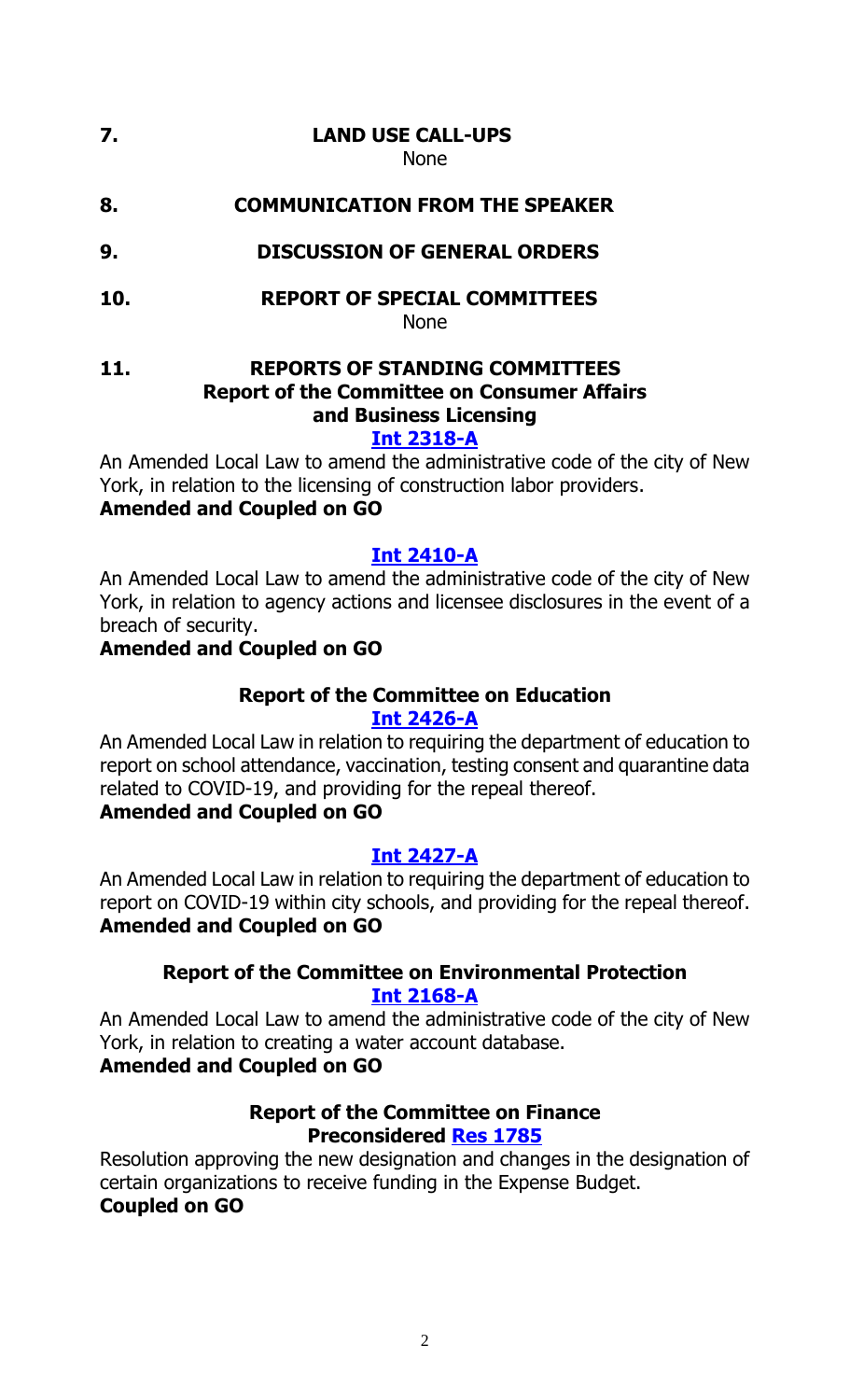#### **Preconsidered [L.U.](https://legistar.council.nyc.gov/LegislationDetail.aspx?ID=5209720&GUID=B716172C-FA08-453F-8086-85AD24E3E23B&Options=&Search=) 908 & Res [1786](https://legistar.council.nyc.gov/LegislationDetail.aspx?ID=5211675&GUID=45F3F5D6-E1AE-433F-BC8F-324145B04324&Options=&Search=)**

Culver El Phase I, Block 5295, Lots 4, 104, 105, 106, 107, 108, 111, 112, and 113; Brooklyn, Community District No. 12; Council District No. 39. **Coupled on GO**

#### **Preconsidered [L.U.](https://legistar.council.nyc.gov/LegislationDetail.aspx?ID=5209721&GUID=5857BD47-1096-4C5C-ADF5-617144D6D35E&Options=&Search=) 909 & Res [1787](https://legistar.council.nyc.gov/LegislationDetail.aspx?ID=5211676&GUID=FE763607-3CEB-4117-91B1-95B86945C1BB&Options=&Search=)**

55 Summit, Block 352, p/o Lot 49 (Tentative Lot 150); Brooklyn, Community District No. 6; Council District No. 39.

# **Coupled on GO**

#### **Preconsidered [L.U.](https://legistar.council.nyc.gov/LegislationDetail.aspx?ID=5209718&GUID=78B26214-7D29-4131-9624-6B502B110EB9&Options=&Search=) 910 & Res [1788](https://legistar.council.nyc.gov/LegislationDetail.aspx?ID=5211678&GUID=EF7A0C6B-8356-49A2-9ABC-8CB87B40504B&Options=&Search=)**

Revive 103, Block 1630, Lot 41; Manhattan, Community District No. 11; Council District No. 8.

#### **Coupled on GO**

#### **Report of the Committee on General Welfare Int [1232-A](https://legistar.council.nyc.gov/LegislationDetail.aspx?ID=3754265&GUID=07813CED-5A55-45CA-9E4D-0B64EEEF9072&Options=&Search=)**

An Amended Local Law to amend the administrative code of the city of New York, in relation to requiring homeless shelters to post signs and distribute other materials relating to shelter transfers.

#### **Amended and Coupled on GO**

#### **Int [1233-A](https://legistar.council.nyc.gov/LegislationDetail.aspx?ID=3754263&GUID=F5390D9F-E95E-4FDC-BA02-5AB91E1E72F4&Options=&Search=)**

An Amended Local Law to amend the administrative code of the city of New York, in relation to providing written notice for shelter transfers.

#### **Amended and Coupled on GO**

#### **Report of the Committee on Housing and Buildings Int [2262-A](https://legistar.council.nyc.gov/LegislationDetail.aspx?ID=4920294&GUID=E0C17734-0D62-4A70-8192-01A977357D3D&Options=&Search=)**

An Amended Local Law to amend the administrative code of the city of New York and the New York city building code, in relation to final inspections for temporary construction equipment permits and prohibiting stand-off brackets. **Amended and Coupled on GO**

#### **Int [2263-A](https://legistar.council.nyc.gov/LegislationDetail.aspx?ID=4920295&GUID=F0E784E6-BF2B-4BFE-AF9A-9930BE4FF816&Options=&Search=)**

An Amended Local Law to amend the New York city building code, in relation to the definition of major building.

#### **Amended and Coupled on GO**

#### **Int [2264-A](https://legistar.council.nyc.gov/LegislationDetail.aspx?ID=4920297&GUID=2C3C87BE-D8BB-487D-8640-EE31C82BB3FF&Options=&Search=)**

An Amended Local Law to amend the New York city building code, in relation to cold-formed steel construction.

### **Amended and Coupled on GO**

#### **Int [2276-A](https://legistar.council.nyc.gov/LegislationDetail.aspx?ID=4920296&GUID=4D54DF22-BF79-4287-A05E-94796B597287&Options=&Search=)**

An Amended Local Law to amend the New York city building code, in relation to construction superintendents.

#### **Amended and Coupled on GO**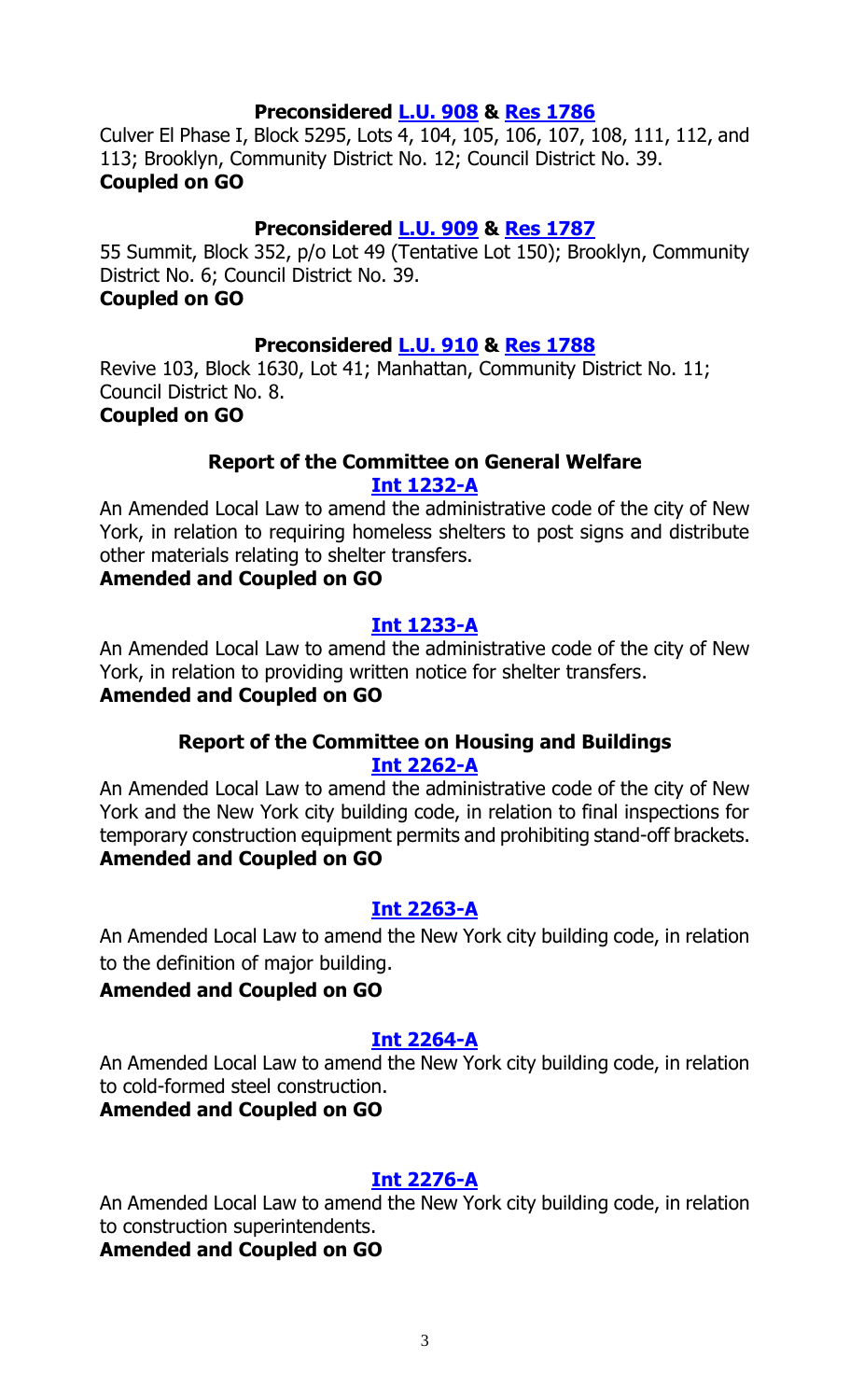#### **Report of the Committee on Land Use [L.U.](https://legistar.council.nyc.gov/LegislationDetail.aspx?ID=5146244&GUID=810BEA44-AB45-4341-B9AB-28458D30D17C&Options=&Search=) 847 & Res [1789](https://legistar.council.nyc.gov/LegislationDetail.aspx?ID=5211677&GUID=6E4615BD-9A7F-42DE-BFAF-04ADA372B064&Options=&Search=)**

Application No. **20225004 HAM** (**TMN1002-West Harlem Renaissance**) submitted by the New York City Department of Housing and Development requesting the waiver of the designation requirements of Section 693 of the General Municipal Law and Sections 197-c and 197-d of the Charter pursuant to Section 694 of the General Municipal Law, approval of an Urban Development Action Area Project pursuant to Section 694 of the General Muncipal Law, and approval of an exemption from real property taxation pursuant to Article XI of the Private Housing Finance Law for property located at 101 West 141th Street, aka 621-23 Lenox Avenue (Block 2010, Lot 28) and 121-23 West 144th (Block 2013, Lot 20), Borough of Manhattan, Community District 10, Council District 9.

#### **Coupled on GO**

#### **[L.U.](https://legistar.council.nyc.gov/LegislationDetail.aspx?ID=5146245&GUID=A01A9922-88C2-436B-8BBC-5601251CDBCE&Options=&Search=) 848**

Application No**. C 210253 ZMK** (**Glenmore Manor**) submitted by New York City Housing Preservation and Development pursuant to Sections 197-c and 201 of the New York City Charter for an amendment of the Zoning Map, Section No. 17c and 17d, changing from an R6 District to an R7A District, changing from an R6 District to an R7D District property, establishing within the proposed R7A District a C2-4 District, and establishing within the proposed R7D District a C2-4 District, for property bounded by Liberty Avenue, Christopher Avenue, Glenmore Avenue, and Mother Gaston Boulevard, Borough of Brooklyn, Community District 16, Council District 37.

#### **Approved with Modifications and Referred to the City Planning Commission pursuant to Section 197-(d) of the New York City Charter.**

#### **[L.U. 849](https://legistar.council.nyc.gov/LegislationDetail.aspx?ID=5146246&GUID=7138B5C4-0DE0-4382-BAEF-900129F2E432&Options=&Search=)**

Application No. **N 210254 ZRK** (**Glenmore Manor**) submitted by the New York City Department of Housing Preservation and Development pursuant to Section 201 of the New York City Charter, for an amendment of the Zoning Resolution of the City of New York, modifying APPENDIX F for the purpose of establishing a Mandatory Inclusionary Housing area, Borough of Brooklyn, Community District 16, Council District 37.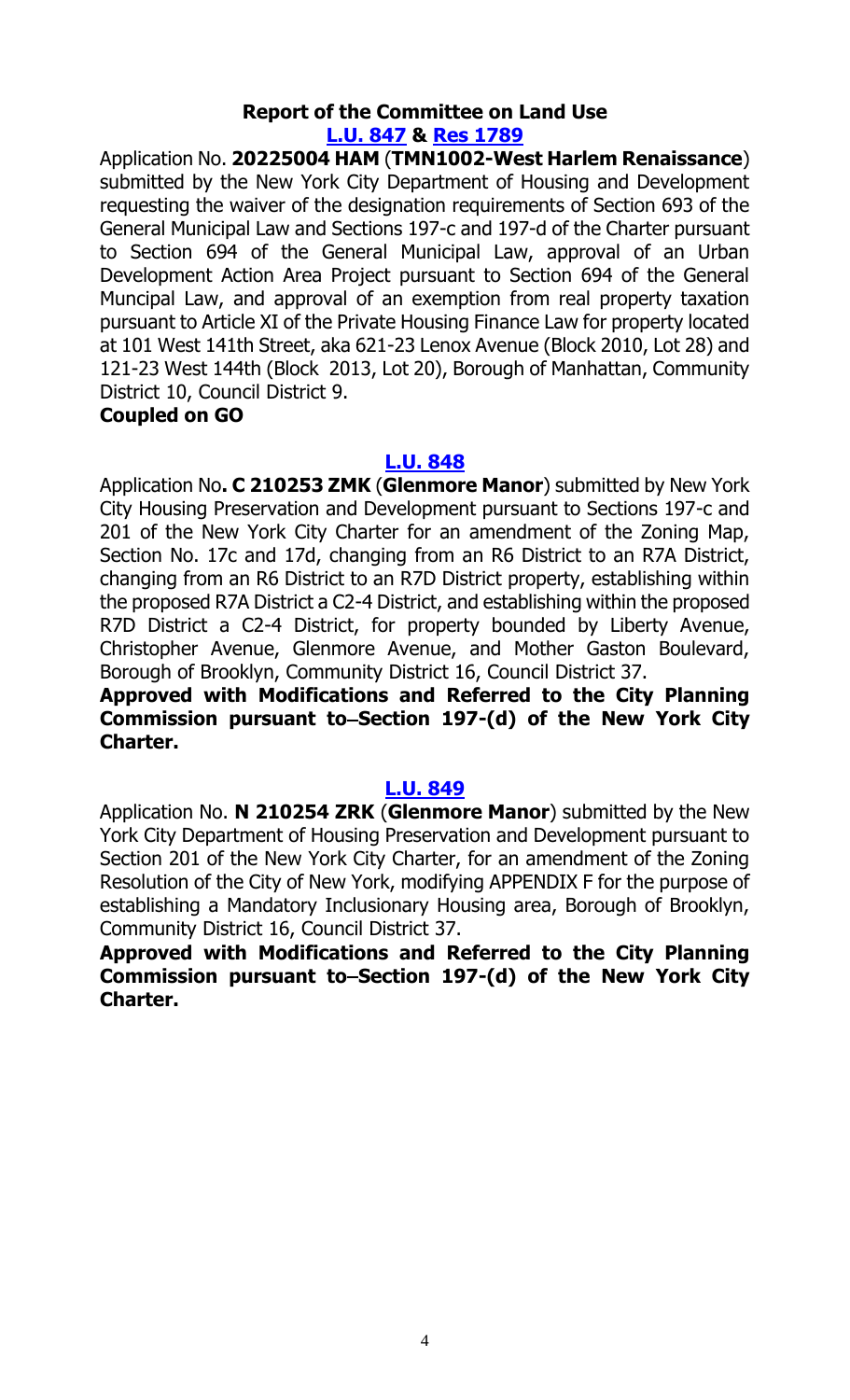Application No. **C 210255 HAK** (**Glenmore Manor**) submitted by the Department of Housing Preservation and Development (HPD) pursuant to Article 16 of the General Municipal Law of New York State for the designation of an Urban Development Action Area and approval of Urban Development Action Area Project for such area, and pursuant to Section 197-c of the New York City Charter for the disposition of such property to a developer to be selected by HPD, for property located at 305-309 Mother Gaston Boulevard (Block 3692, Lots 1, 2, 3 and 4), 46 – 64 Christopher Avenue (Block 3692, Lots 23, 24, 25, 26, 27, 28, 29, 30, 31 and 32), 111-117 Glenmore Avenue (Block 3692, Lots 34, 35 and 37), Borough of Brooklyn, Community District 16, Council District 37.

### **Approved with Modifications and Referred to the City Planning Commission pursuant to Section 197-(d) of the New York City Charter.**

#### **[L.U. 851](https://legistar.council.nyc.gov/LegislationDetail.aspx?ID=5146248&GUID=A9588B9E-97BD-494D-B436-3545AF41F813&Options=&Search=)**

Application No. **C 210256 HUK** (**Glenmore Manor**) submitted by the Department of Housing Preservation and Development, pursuant to Section 505 of Article 15 of the General Municipal Law of New York State and Section 197-c of the New York City Charter, for the third amendment to the Brownsville II Urban Renewal Plan, Borough of Brooklyn, Community District 16, Council District 37.

### **Approved with Modifications and Referred to the City Planning**  Commission pursuant to–Section 197-(d) of the New York City **Charter.**

#### **[L.U. 864](https://legistar.council.nyc.gov/LegislationDetail.aspx?ID=5146266&GUID=0D4C5C8F-72DB-4DCD-90CB-AB04CDEDE84D&Options=&Search=)**

Application No. **C 210351 ZMM** (**New York Blood Center**) submitted by New York Blood Center, Inc. pursuant to Sections 197-c and 201 of the New York City Charter for an amendment of the Zoning Map, Section No. 8c, changing from an R8B District to a C2-7 District and changing from a C1-9 District to a C2-8 District, for property located between East 66th Street and East 67th Street in the vicinity of Second Avenue, Borough of Manhattan, Community District 8, Council District 5.

**Approved with Modifications and Referred to the City Planning Commission pursuant to Section 197-(d) of the New York City Charter.**

#### **[L.U. 865](https://legistar.council.nyc.gov/LegislationDetail.aspx?ID=5146267&GUID=07DFC651-AF22-4BED-BCC5-5532EE3E2A8A&Options=&Search=)**

Application No. **N 201352 ZRM** (**New York Blood Center**) submitted by New York Blood Center, Inc. pursuant to Section 201 of the New York City Charter, for an amendment of the Zoning Resolution of the City of New York, modifying Article VII, Chapter 4, for the purpose of allowing scientific research and development facilities in C2-7 Districts and allowing related use and bulk modifications, and modifying APPENDIX F, for the purpose of establishing a Mandatory Inclusionary Housing area, Borough of Manhattan, Community District 8, Council District 5.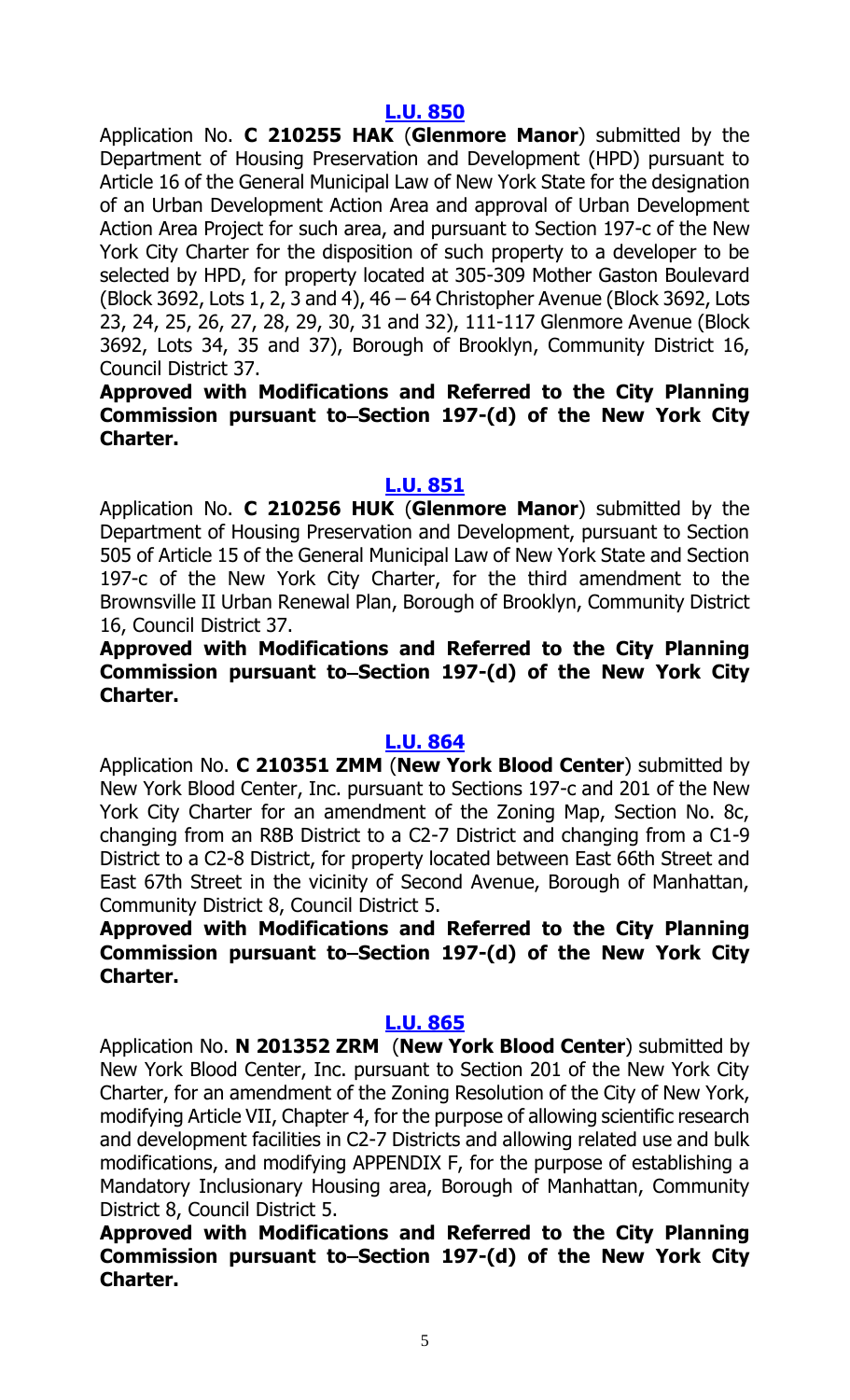Application No. **N 201353 ZSM** (**New York Blood Center**) submitted by New York Blood Center, Inc. pursuant to Sections 197-c and 201 of the New York City Charter for the grant of a special permit pursuant to Section 74-48 of the Zoning Resolution to allow a scientific research and development facility as a commercial use, to allow the floor area ratio regulations, up to the maximum floor area ratio permitted for community facility uses for the District, to apply to the scientific research and development facility use3, to modify the height and setback regulations of Section 33-432 (In other Commercial Districts), and the required yard equivalents regulations of Section 33-283 (Required rear yard equivalents), and to modify the signage regulations of Section 32-641 (Total surface area of signs), Section 32-642 (Non-illuminated signs), Section32-643 (Illuminated non-flashing signs), Section 32-655 (Permitted Projections or Height of Signs), and Section 32-67 (Special Provisions Applying Along District Boundaries), to facilitate a proposed 16-story building on property located at 310 East 67th Street (Block 1441, Lot 40), Borough of Manhattan, Community District 8, Council District 5.

#### **Approved with Modifications and Referred to the City Planning**  Commission pursuant to–Section 197-(d) of the New York City **Charter.**

#### **[L.U. 867](https://legistar.council.nyc.gov/LegislationDetail.aspx?ID=5146269&GUID=8AFCE5D3-4840-4A6F-9313-804F716C183F&Options=&Search=)**

Application No. **C 20210369 ZSM** (**343 Madison Avenue – MTA/HQ**) submitted by BP 347 Madison Associates, LLC and Metropolitan Transportation Authority pursuant to Sections 197-c and 201 of the New York City Charter for, in conjunction with the grant of a special permit pursuant to 81-633 of the Zoning Resolution (Special permit for Grand Central public realm improvements), the grant of a special permit pursuant to Section 81-634 to modify the street wall requirements of Sections 81-43 (Street Wall Continuity along Designated Streets) and 81-671 (Special Street Wall Requirements); the height and setback requirements of Section 81-27 (Alternative Height and Setback Regulations - Daylight Evaluation); and the mandatory district plan elements of Section 81-42 (Retail Continuity Along Designated Streets), Section 81-45 (Pedestrian Circulation Space), Section 37-50 (REQUIREMENTS FOR PEDESTRIAN CIRCULATION SPACE), Sections 81-47 (Major Building Entrances), Section 81-674 (Ground floor use provisions), Section 81-44 (Curb Cut Restrictions), and Section 81-675 (Curb cut restrictions and loading berth requirements), in connection with a proposed commercial development, on property located at 343 Madison Avenue (Block 1279, Lots 23, 24, 25 & 48), in a C5-3 District, within the Special Midtown District (Vanderbilt Corridor Subarea), Borough of Manhattan, Community District 5, Council District 4. **Approved with Modifications and Referred to the City Planning**  Commission pursuant to–Section 197-(d) of the New York City **Charter.**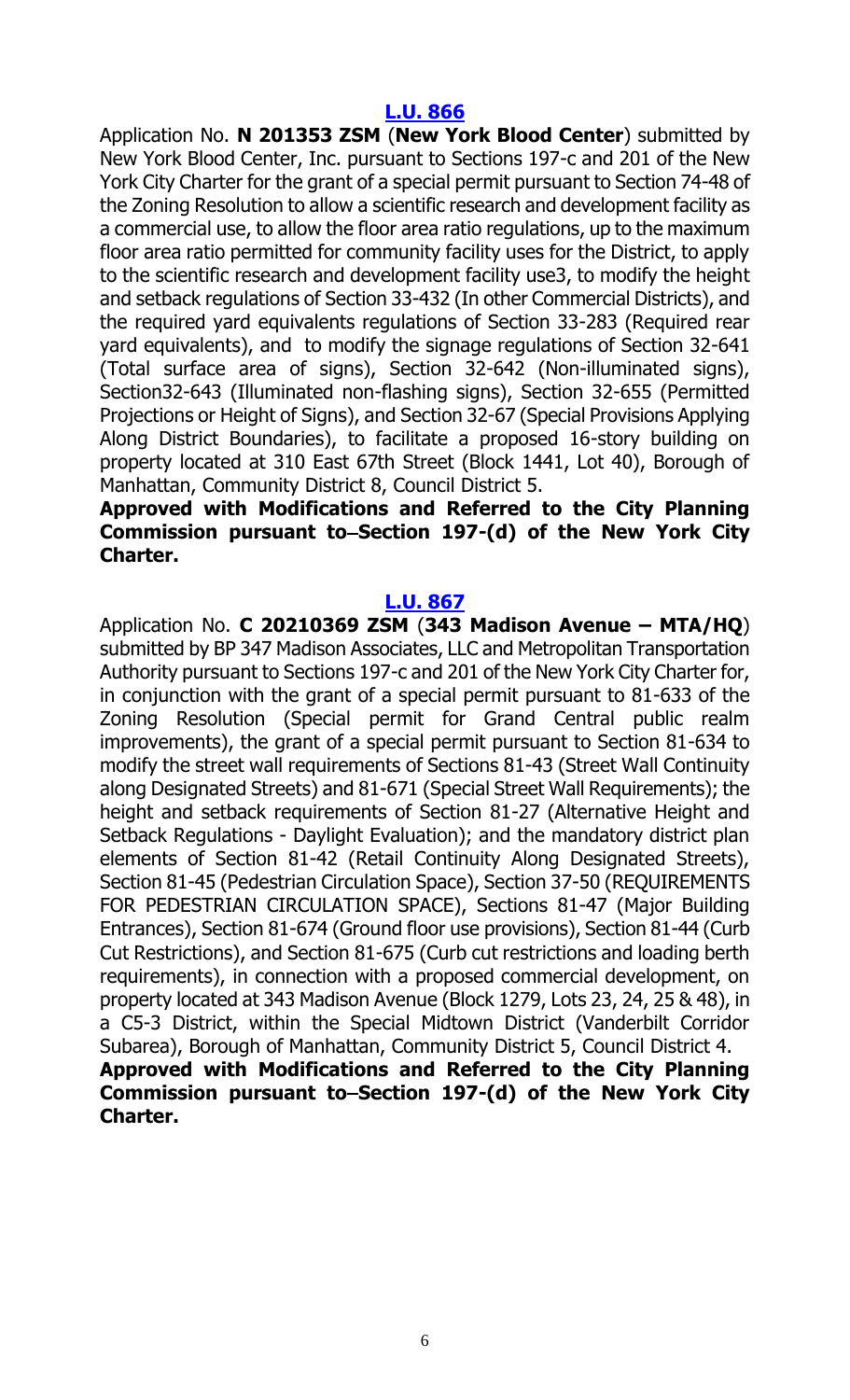Application No. **C 20210370 ZSM** (**343 Madison Avenue – MTA/HQ**) submitted by BP 347 Madison Associates, LLC and Metropolitan Transportation Authority pursuant to Sections 197-c and 201 of the New York City Charter for the grant of a special permit pursuant to Section 81-633 of the Zoning Resolution to allow an increase in floor area in excess of the basic maximum floor area ratio established in the Table in Section 81-63 (Special Floor Area Provisions for the Vanderbilt Corridor Subarea) up to a maximum floor area as set forth in such Table, in connection with a proposed commercial development, on property located at 343 Madison Avenue (Block 1279, Lots 23, 24, 25 & 48), in a C5-3 District, within the Special Midtown District (Vanderbilt Corridor Subarea), Borough of Manhattan, Community District 5, Council District 4.

### **Approved with Modifications and Referred to the City Planning Commission pursuant to Section 197-(d) of the New York City Charter.**

#### **[L.U. 869](https://legistar.council.nyc.gov/LegislationDetail.aspx?ID=5146271&GUID=51577F77-8B68-40C0-95C6-D400F3B7F97A&Options=&Search=)**

Application No. **C 210177 ZMK** (**Gowanus Neighborhood Plan**) submitted by the New York City Department of City Planning pursuant to Sections 197-c and 201 of the New York City Charter for an amendment of the Zoning Map, Section Nos. 16c and 16d eliminating from within an existing R8A District a C2-4 District, eliminating a Special Enhanced Commercial District (EC-1), changing from an R6B District to an R6A District, changing from an R6 District to an R6B District, changing from an R8A District to a C4-4D District, changing from an C8-2 District to a C4-4D District, changing from an M1-2 District to a C4-4D District, changing from an C8-2 District to an M1-4 District, changing from an M1-1 District to an M1-4 District, changing from an M2-1 District to an M1-4 District, changing from an M3-1 District to an M1-4 District, changing from an R6 District to an M1-4/R6A District, changing from an M1-1 District to an M1-4/R6A District, changing from an M1-2 District to a M1-4/R6A District, changing from an M2-1 District to an M1-4/R6A District, changing from an C8- 2 District to an M1-4/R6B District, changing from an M1-1 District to an M1- 4/R6B District, changing from an M1-2 District to an M1-4/R6B District, changing from an M2-1 District to an M1-4/R6B District, changing from an M2- 1 District to an M1-4/R7-2 District, changing from an M3-1 District to an M1- 4/R7-2 District, changing from an M1-2 District to an M1-4/R7A District, changing from an R6 District to an M1-4/R7X District, changing from an C8-2 District to an M1-4/R7X District, changing from an M1-2 District to an M1- 4/R7X District, changing from an M2-1 District to an M1-4/R7X District, and establishing a Special Gowanus Mixed Use District (G), for property located in the Borough of Brooklyn, Community Districts 2 and 6, Council Districts 33 and 39.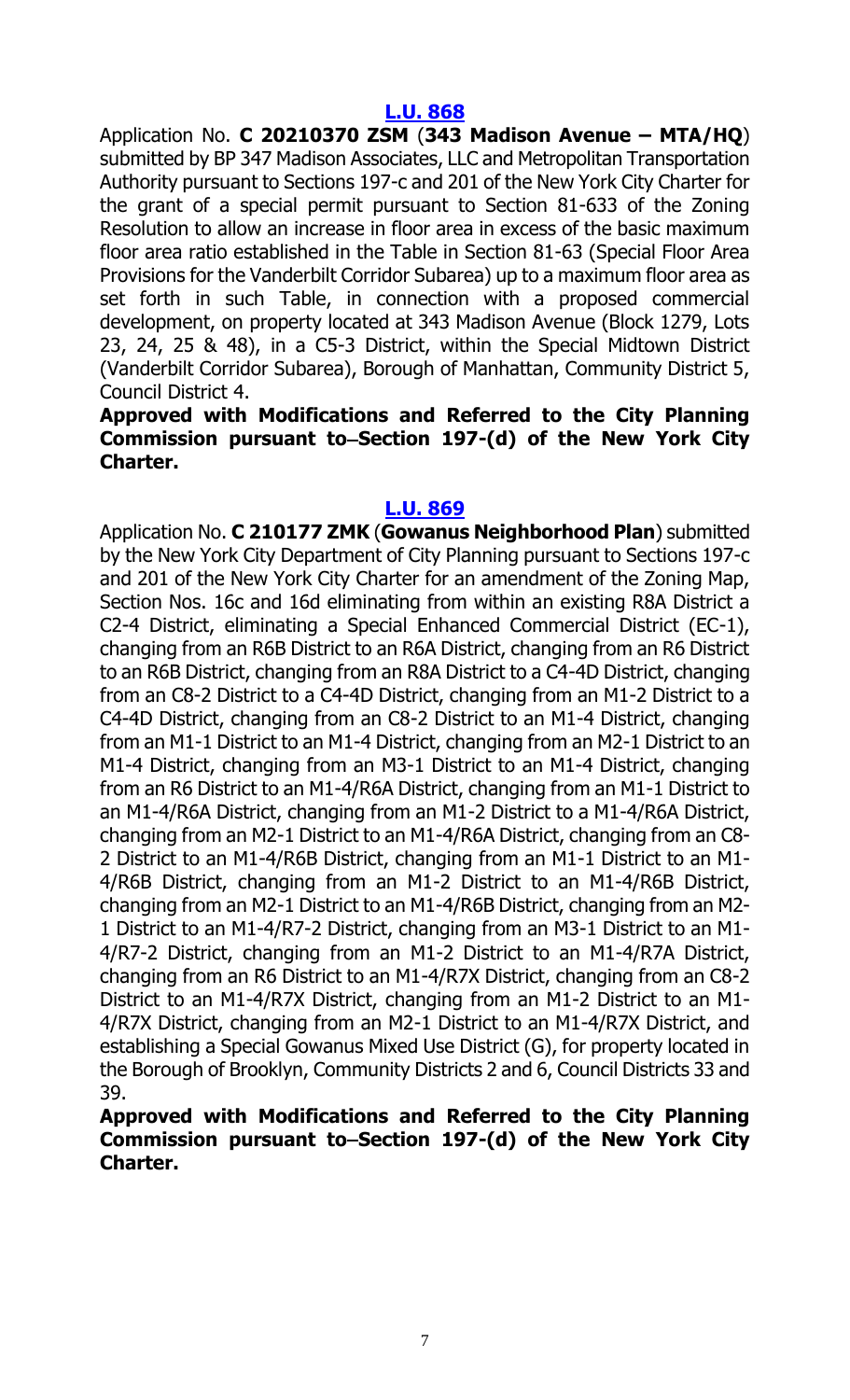Application No. **N 210178 ZRK** (**Gowanus Neighborhood Plan**) submitted by the New York City Department of City Planning pursuant to Section 201 of the New York City Charter, for an amendment of the Zoning Resolution of the City of New York establishing the Special Gowanus Mixed Use District (Article XIII, Chapter 9) and modifying APPENDIX F for the purpose of establishing a Mandatory Inclusionary Housing area, and modifying related Sections, for property located in the Borough of Brooklyn, Community Districts 2 and 6, Council Districts 33 and 39.

#### **Approved with Modifications and Referred to the City Planning Commission pursuant to Section 197-(d) of the New York City Charter.**

#### **[L.U. 871](https://legistar.council.nyc.gov/LegislationDetail.aspx?ID=5146273&GUID=AA6B53F5-9CD4-4F39-A91F-14DB348A7A25&Options=&Search=)**

Application No. **C 210179 MMK** (**Gowanus Neighborhood Plan**) submitted by the New York City Department of City Planning pursuant to Sections 197-c and 199 of the New York City Charter for an amendment to the City Map involving the establishment of Hoyt Street between 5th Street and Nelson Street, the establishment of Luquer Street and Nelson Street between Smith Street and the Gowanus Canal, the elimination of a 7th Street between Smith Street and The Gowanus Canal, the elimination of Public Place, the establishment of legal grades, and the adjustment of grades and block dimensions necessitated thereby, including authorization for any acquisition or disposition of real property related thereto, in accordance with Map No. X-2754 dated December 7, 2020 and signed by the Borough President, Borough of Brooklyn, Community District 6, Council Districts 33 and 39.

# **Approved with Modifications and Referred to the City Planning**  Commission pursuant to–Section 197-(d) of the New York City **Charter.**

#### **[L.U. 872](https://legistar.council.nyc.gov/LegislationDetail.aspx?ID=5146274&GUID=2983A90E-E6E2-45D6-8443-1E8A551DB5FF&Options=&Search=)**

Application No. **C 210180 MMK** (**Gowanus Neighborhood Plan**) submitted by the New York City Department of City Planning and the New York City Department of Parks and Recreation pursuant to Sections 197-c and 199 of the New York City Charter for an amendment to the City Map involving the establishment of Park within the area bounded by Huntington Street, Smith Street, Nelson Street, Hoyt Street, 4th Street, Bond Street and The Gowanus Canal, the adjustment of grades and block dimensions necessitated thereby, including authorization for any acquisition or disposition of real property related thereto, in accordance with Map Nos. X-2755 and X-2756 dated December 7, 2020 and signed by the Borough President, Borough of Brooklyn, Community District 6, Council Districts 33 and 39.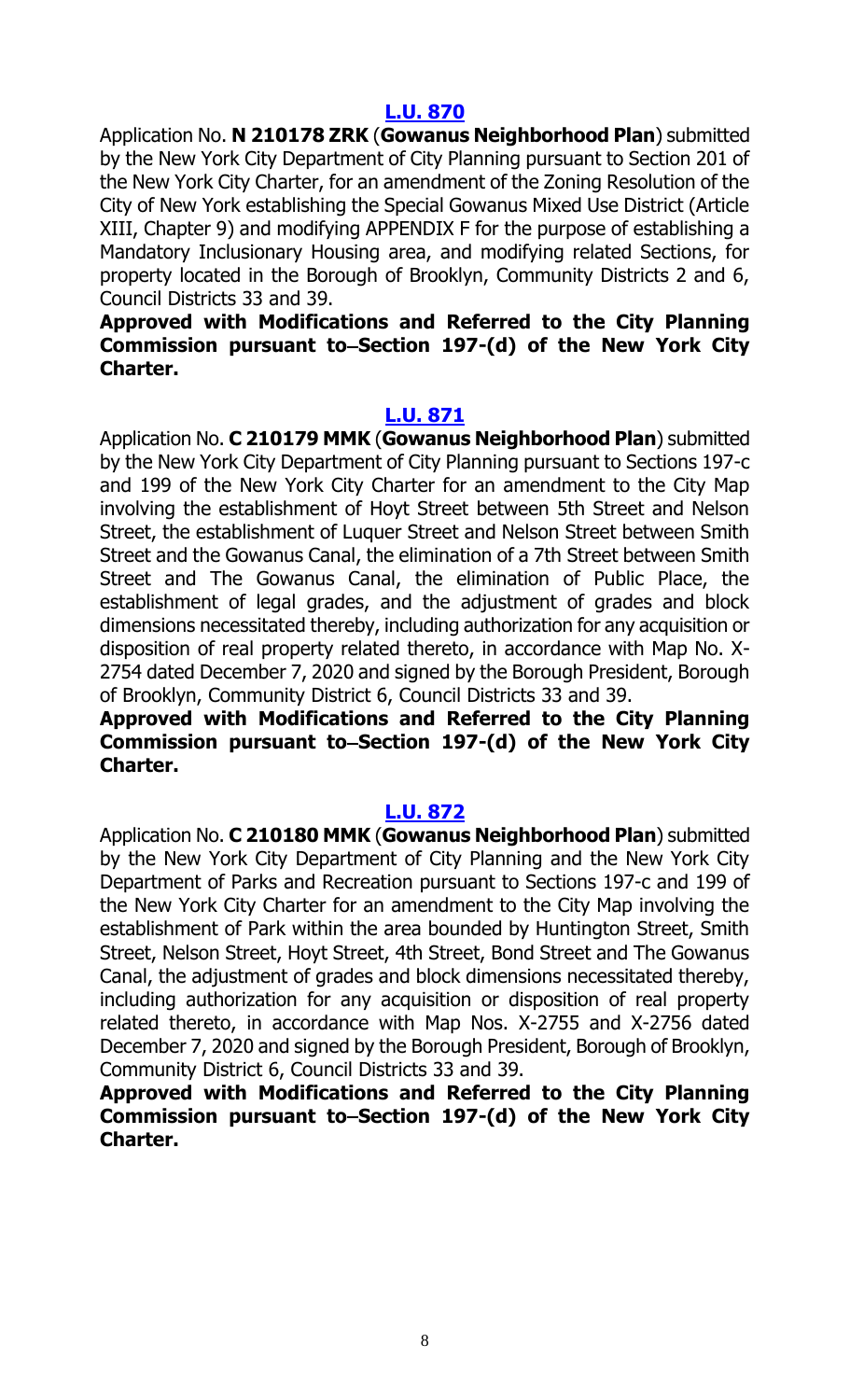Application No. **C 210053 PPK** (**Gowanus Neighborhood Plan**) submitted by the New York City Department of Citywide Administrative Services (DCAS), pursuant to Section 197-c of the New York City Charter, for the disposition pursuant to zoning of city-owned property, located at 276 4th Avenue (Block 456, Lot 29), Borough of Brooklyn, Community District 6, Council Districts 33 and 39.

# **Approved with Modifications and Referred to the City Planning**  Commission pursuant to-Section 197-(d) of the New York City **Charter.**

#### **[L.U. 874](https://legistar.council.nyc.gov/LegislationDetail.aspx?ID=5146276&GUID=2CCABA2E-E6F5-4740-A573-E3E96B8C4E2B&Options=&Search=)**

Application No. **C 210052 HAK** (**Gowanus Neighborhood Plan**) submitted by the Department of Housing Preservation and Development (HPD) pursuant to Article 16 of the General Municipal Law of New York State for the designation of an Urban Development Action Area and an Urban Development Action Area Project for such area, and pursuant to Section 197-c of the New York City Charter for the disposition of such property to a developer to be selected by HPD to facilitate an affordable mixed-use development with approximately 950 units, on property located at 5th Street and 431 Hoyt Street (Block 471, Lots 1 and 100), Borough of Brooklyn, Community District 6, Council Districts 33 and 39.

### **Approved with Modifications and Referred to the City Planning Commission pursuant to Section 197-(d) of the New York City Charter.**

#### **[L.U. 882](https://legistar.council.nyc.gov/LegislationDetail.aspx?ID=5161402&GUID=889B7631-21D4-45BD-BD3F-3F51C74AE0FD&Options=&Search=)**

Application No. **C 210192 ZMQ** (**185-17 Hillside Avenue Rezoning**) submitted by 18517 Hillside LLC pursuant to Sections 197-c and 201 of the New York City Charter for an amendment of the Zoning Map, Section No. 15b: changing from an R3X District to an R7A District; changing from an R6A District to an R7A District; establishing within a proposed R7A District a C2-4 District; and establishing a Special Downtown Jamaica District (DJ) bounded by a line 140 feet northerly of Hillside Avenue, a line 100 feet westerly of Chelsea Street, a line 100 feet northerly of Hillside Avenue, and Dalny Road, Borough of Queens, Council District 24, Community District 8.

# **Approved with Modifications and Referred to the City Planning Commission pursuant to Section 197-(d) of the New York City Charter.**

#### **[L.U. 883](https://legistar.council.nyc.gov/LegislationDetail.aspx?ID=5161403&GUID=79545B74-FE70-4DED-BBB4-954399BFB0D6&Options=&Search=)**

Application No. **N 210193 ZRQ** (**185-17 Hillside Avenue Rezoning**) submitted by 18517 Hillside LLC, pursuant to Section 201of the New York City Charter, for an amendment of the Zoning Resolution of the City of New York, modifying Article XI, Chapter 5 (Special Downtown Jamaica District) and related Sections, and modifying APPENDIX F for the purpose of establishing a Mandatory Inclusionary Housing area, Borough of Queens, Council District 24, Community District 8.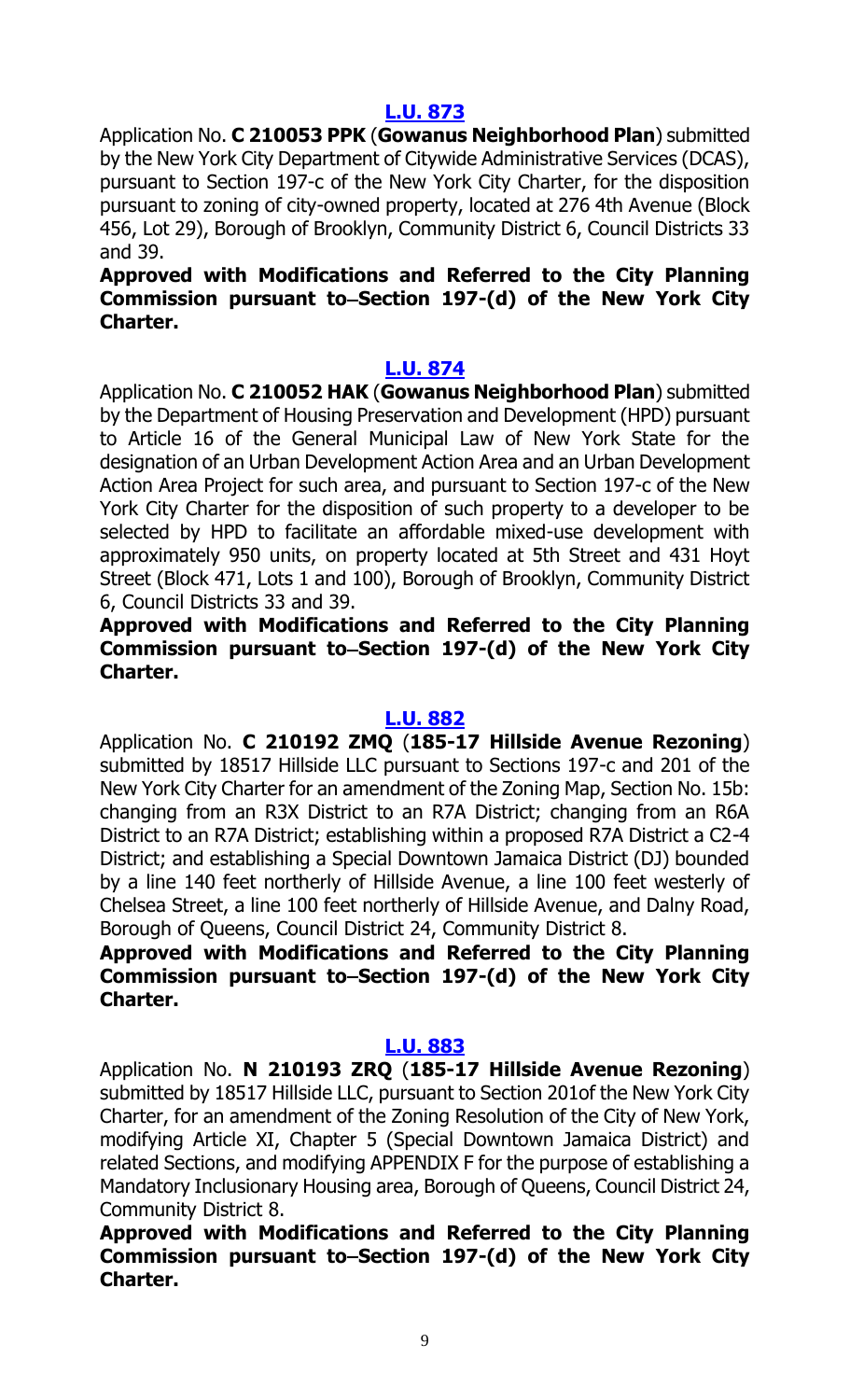#### **[L.U. 884](https://legistar.council.nyc.gov/LegislationDetail.aspx?ID=5161404&GUID=A53E2F65-EF5E-4278-A01C-BACD533E78B0&Options=&Search=) & Res [1790](https://legistar.council.nyc.gov/LegislationDetail.aspx?ID=5211680&GUID=14E62110-212B-4BD4-9417-2AC461458B46&Options=&Search=)**

Application No. **C 180039 MMK** (**Gowanus Canal CSO Facility**) submitted by the New York City Department of Environmental Protection pursuant to Sections 197-c and 199 of the New York City Charter for an amendment to the City Map involving the elimination of Douglass Street between Nevins Street and the Gowanus Canal, the adjustment of grades and block dimensions necessitated thereby, including authorization for any acquisition or disposition of real property related thereto, in accordance with Map No. N-2752 dated July 2, 2019 and signed by the Borough President, Borough of Brooklyn, Council District 33, Community District 6.

#### **Approved and Laid Over**

### **[L.U. 885](https://legistar.council.nyc.gov/LegislationDetail.aspx?ID=5161405&GUID=E0B6B559-3C54-4C4D-B32E-88DE0B6365D1&Options=&Search=) & Res [1791](https://legistar.council.nyc.gov/LegislationDetail.aspx?ID=5211681&GUID=CC995124-9887-4D6C-9020-116BC67F283F&Options=&Search=)**

Application No. **C 200319 PCK** (**Gowanus Canal CSO Facility**) submitted by the New York City Department of Sanitation, the New York City Department of Environmental Protection and the Department of Citywide Administrative Services, pursuant to Section 197-c of the New York City Charter, for the site selection and acquisition of property located at 110 5th Street (Block 990, Lot 21), 122 5th Street (Block 990, Lot 16), 22 2nd Avenue (Block 990, Lot 1), 5th Street (Block 977, p/o Lot 1) and 2 2nd Avenue (Block 977, p/o Lot 3) for Department of Sanitation salt and equipment storage, environmental education activities and additional space as needed for the combined sewer overflow (CSO) control facility, Borough of Brooklyn, Council District 39, Community District 6.

#### **Approved and Laid Over**

#### **[L.U. 886](https://legistar.council.nyc.gov/LegislationDetail.aspx?ID=5161406&GUID=72851EB4-5CEF-4C94-9F3E-D804DBBAC89F&Options=&Search=) & Res [1792](https://legistar.council.nyc.gov/LegislationDetail.aspx?ID=5211682&GUID=E9E9D5F1-75AC-4F7A-A5C2-47463D2B0BE9&Options=&Search=)**

Application No. **C 200320 MMK** (**Gowanus Canal CSO Facility**) submitted by the New York City Department of Environmental Protection pursuant to Sections 197-c and 199 of the New York City Charter for an amendment to the City Map involving: the elimination of 5th Street between 2nd Avenue and the Gowanus Canal; the adjustment of grades and block dimensions necessitated thereby; including authorization for any acquisition or disposition of real property related thereto, in accordance with Map No. X-2758 dated May 3, 2021 and signed by the Borough President, Borough of Brooklyn, Council District 39, Community District 6.

#### **Approved and Laid Over**

# **[L.U. 887](https://legistar.council.nyc.gov/LegislationDetail.aspx?ID=5161407&GUID=4631E36E-932A-47D4-9C32-1BA0026F1E96&Options=&Search=) & Res [1793](https://legistar.council.nyc.gov/LegislationDetail.aspx?ID=5211683&GUID=A34B3137-F3FE-4B8C-9617-46FCAE3193E7&Options=&Search=)**

Application No. **C 200321 PSK** (**Gowanus Canal CSO Facility**) submitted by the New York City Department of Environmental Protection, the New York City Department of Sanitation and the New York City Department of Citywide Administrative Services, pursuant to Section 197-c of the New York City Charter, for the site selection of property located at 2 2nd Avenue (Block 977, Lot 3) for use as a combined sewer overflow (CSO) control facility, Borough of Brooklyn, Council District 39, Community District 6.

#### **Approved and Laid Over**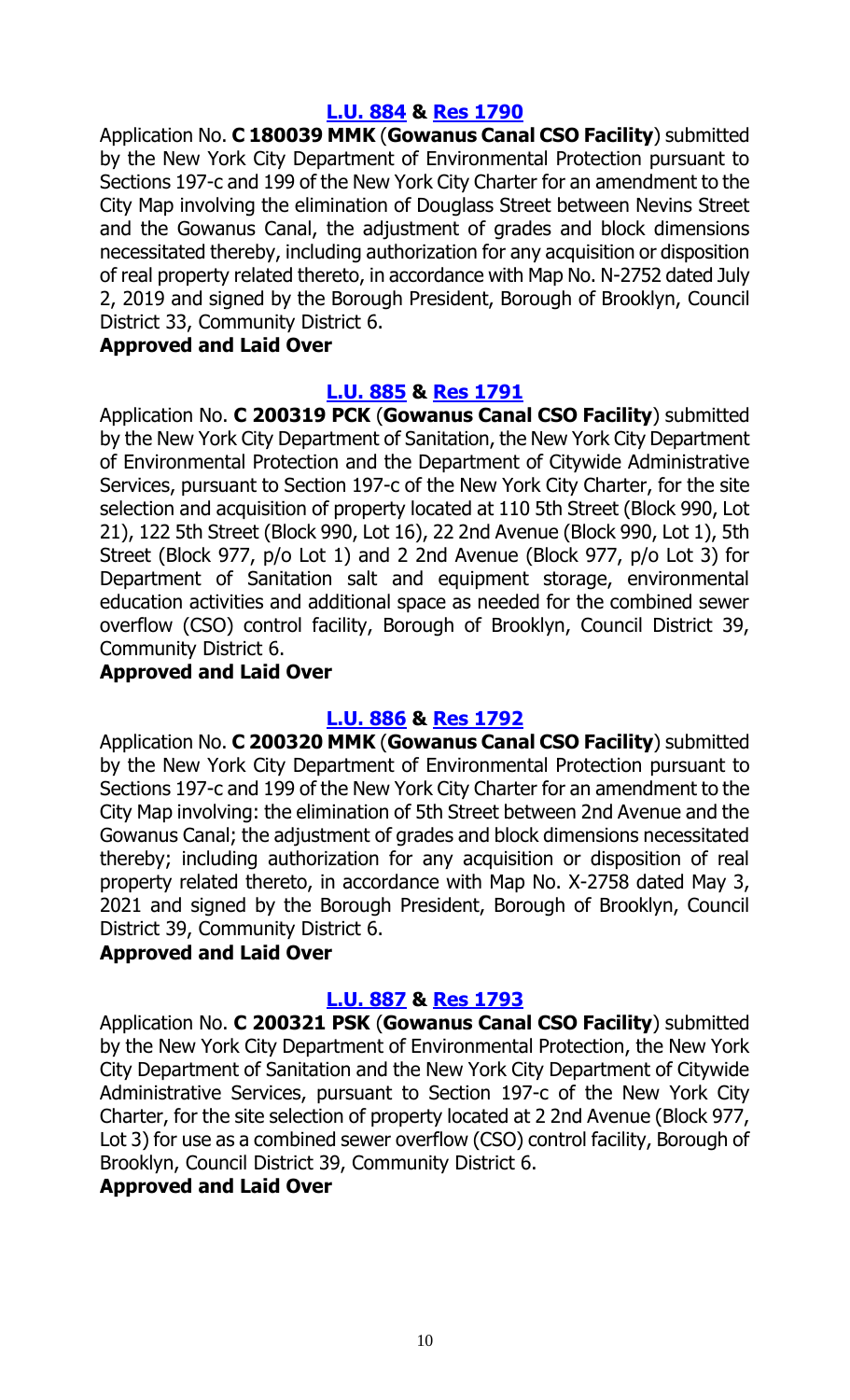#### **[L.U. 888](https://legistar.council.nyc.gov/LegislationDetail.aspx?ID=5161408&GUID=840907B2-54BC-4B4F-8DB2-031319A191E7&Options=&Search=) & Res [1794](https://legistar.council.nyc.gov/LegislationDetail.aspx?ID=5211684&GUID=E535D898-E759-481A-9932-8BAE86B0DFA0&Options=&Search=)**

Application No. **20225005 HAK** (**Gowanus Mercy Home UDAAP Amendment**) submitted by the New York City Department of Housing Preservation and Development pursuant to Section 694 of the General Municipal Law requesting approval of an amendment to an Urban Development Action Areas Project previously approved by the Council by Resolution No. 510 for the year 2002, Borough of Brooklyn, Council District 39, Community District 6.

#### **Approved and Laid Over**

#### **[L.U. 889](https://legistar.council.nyc.gov/LegislationDetail.aspx?ID=5161409&GUID=05F57BF2-A95E-4856-97BE-10DB0531A409&Options=&Search=)**

Application No. **C 210480 ZMK** (**Cooper Park Commons**) submitted by Maspeth Manager, LLC and the New York City Department of Housing Preservation and Development pursuant to Sections 197-c and 201of the New York City Charter for an amendment of the Zoning Map, Section Nos. 13a and 13b, changing from an R6 District to an R7-2 District and establishing within the proposed R7-2 District a C2-4 District, Borough of Brooklyn, Council District 34, Community District 1.

### **Approved with Modifications and Referred to the City Planning Commission pursuant to Section 197-(d) of the New York City Charter.**

#### **[L.U. 890](https://legistar.council.nyc.gov/LegislationDetail.aspx?ID=5161410&GUID=5CDD45E1-B305-42A5-8642-FE1EFCFD1970&Options=&Search=)**

Application No. **C 210481 ZSK** (**Cooper Park Commons**) submitted by Maspeth Manager, LLC and the New York City Department of Housing Preservation and Development pursuant to Sections 197-c and 201of the New York City Charter for the grant of a special permit pursuant to Section 74- 743(a)(2) of the Zoning Resolution to modify the requirements of Section 23- 66 (Height and Setback Requirements for Quality Housing Buildings) and Section 23-711 (Standard minimum distance between buildings), in connection the development of two new buildings and the enlargement and conversion of two existing buildings, within a large-scale general development generally bounded by Jackson Street, Debevoise Avenue, Maspeth Avenue, and Kingsland Avenue/Grandparents Avenue (Block 2885, Lots 1, 20, 23, 28, and 32), in propsed R7-2\* and R7-2/C2-4\* Districts, Borough of Brooklyn, Council District 34, Community District 1.

# **Approved with Modifications and Referred to the City Planning Commission pursuant to Section 197-(d) of the New York City Charter.**

#### **[L.U. 891](https://legistar.council.nyc.gov/LegislationDetail.aspx?ID=5161411&GUID=D6458EE8-C9E3-4D4E-A95A-1DD5677DF2D1&Options=&Search=)**

Application No. **N 210482 ZRK** (**Cooper Park Commons**) submitted by Maspeth Manager, LLC and the New YorkCity Department of Housing Preservation and Development, pursuant to Section 201 of the New York City Charter, for an amendment of the Zoning Resolution of the City of New York, modifying APPENDIX F for the purpose of establishing a Mandatory Inclusionary Housing area, Borough of Brooklyn, Council District 34, Community District 1.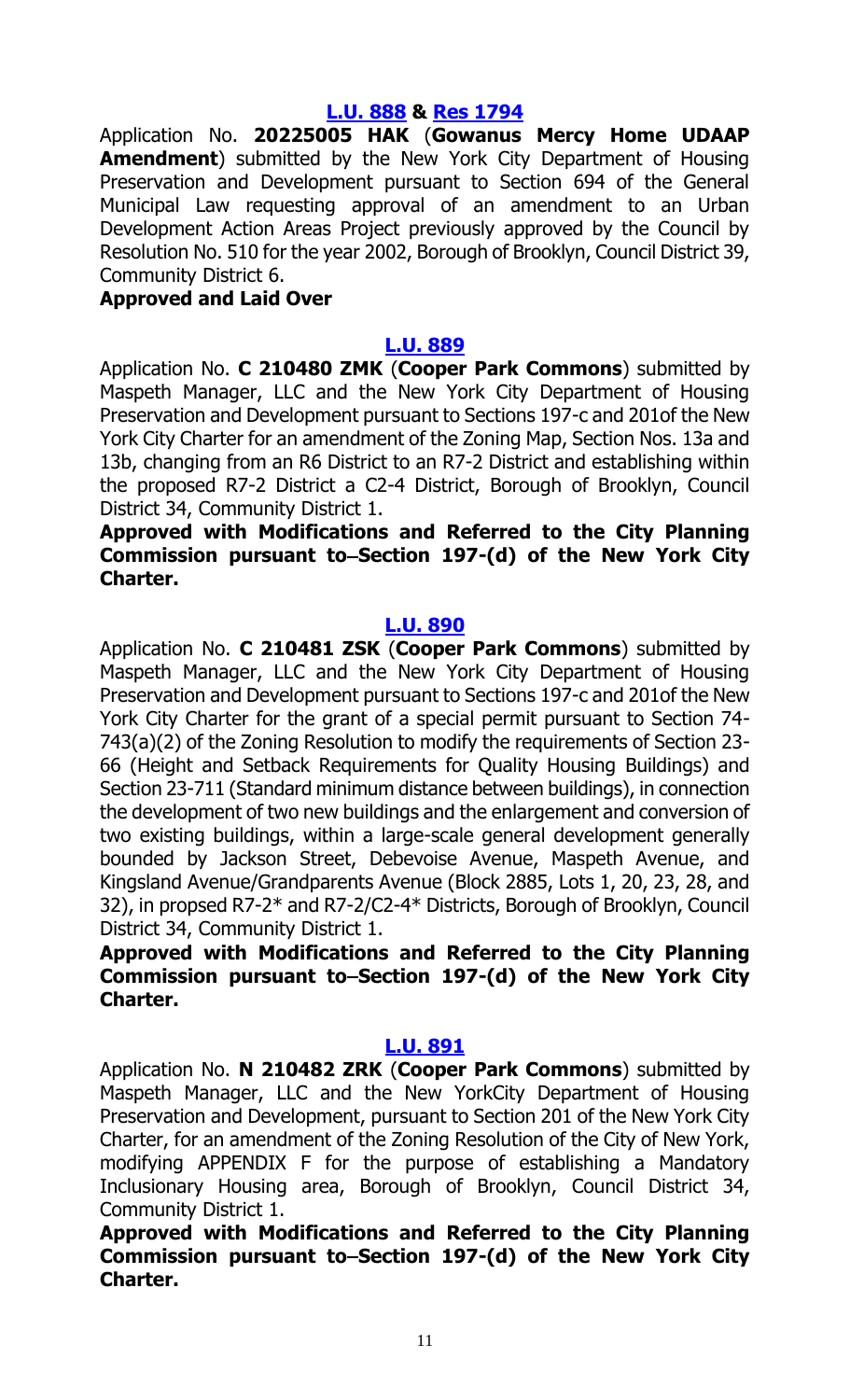Application No. **C 210483 HAK** (**Cooper Park Commons**) submitted by the New York City Department of Housing Preservation and Development (HPD) pursuant to Article 16 of the General Municipal Law of New York State and Section 197-c of the New York City Charter for the designation of property located at 288 Jackson Avenue (Block 2885, Lot 1) as an Urban Development Action Area, approval of an Urban Development Action Area Project for such area, and the disposition of such property to a developer to be selected by HPD, Borough of Brooklyn, Council District 34, Community District 1.

#### **Approved with Modifications and Referred to the City Planning Commission pursuant to Section 197-(d) of the New York City Charter.**

#### **[L.U. 893](https://legistar.council.nyc.gov/LegislationDetail.aspx?ID=5161413&GUID=1DCD7B07-5AF2-406F-B998-0D74290048F0&Options=&Search=)**

Application No. **C 210484 PPK** (**Cooper Park Commons**) submitted by the New York City Department of Housing Preservation and Development (HPD), pursuant to Sections 197-c of the New York City Charter, to modify the restriction limiting use of property located at 20 Kingsland Avenue (Block 2885, Lot 10) from a health care facility use to general community facility uses, Borough of Brooklyn, Council District 34, Community District 1.

**Approved with Modifications and Referred to the City Planning Commission pursuant to Section 197-(d) of the New York City Charter.**

#### **[L.U. 894](https://legistar.council.nyc.gov/LegislationDetail.aspx?ID=5190121&GUID=C495B88B-838E-41FE-B7BB-49AE8E290C88&Options=&Search=)**

Application No. **C 200314 ZMK** (**824 Metropolitan Avenue**) submitted by 824 Metropolitan Avenue Owner LLC pursuant to Sections 197-c and 201 of the New York City Charter for an amendment of the Zoning Map, Section No. 13b: changing from an R6B District to an R7A District; changing from a C8-2 District to an R7A District; and establishing within the proposed R7A District a C2-4 District, Borough of Brooklyn, Community District 1, Council District 34. **Approved with Modifications and Referred to the City Planning**  Commission pursuant to–Section 197-(d) of the New York City **Charter.**

#### **[L.U. 895](https://legistar.council.nyc.gov/LegislationDetail.aspx?ID=5190122&GUID=3D644CB4-97C2-412B-96A0-DF371529818A&Options=&Search=)**

Application No. N 200315 ZRK (**824 Metropolitan Avenue**) submitted by 824 Metropolitan Avenue Owner, LLC, pursuant to Section 201of the New York City Charter, for an amendment of the Zoning Resolution of the City of New York, modifying APPENDIX F for the purpose of establishing a Mandatory Inclusionary Housing area, Borough of Brooklyn, Community District 1, Council District 34.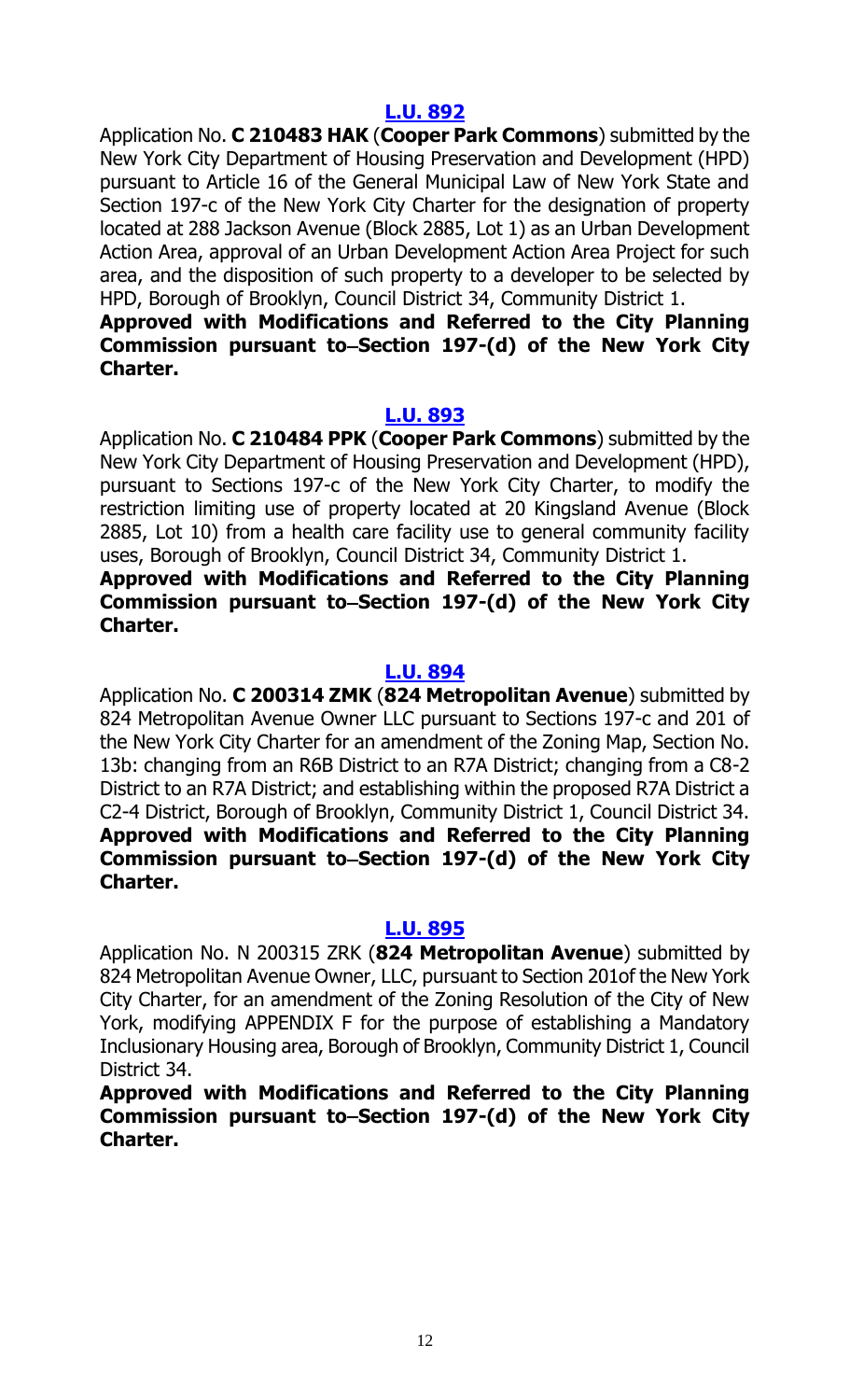# **[L.U. 896](https://legistar.council.nyc.gov/LegislationDetail.aspx?ID=5189227&GUID=201AA831-431B-4612-B631-6ADDE0ECEA9B&Options=&Search=) & Res [1795](https://legistar.council.nyc.gov/LegislationDetail.aspx?ID=5211679&GUID=2ADF5E7C-1F0B-4265-875E-E833040DC922&Options=&Search=)**

Application No. **C 210339 ZMX** (**624 Morris Avenue Rezoning**) submitted by 624 Morris B, LLC pursuant to Sections 197-c and 201 of the New York City Charter for an amendment of the Zoning Map, Section No. 6a by establishing within an existing R7-1 District a C1-4 District bounded by Morris Avenue, a line 175 feet northerly of East 151st Street, a line 70 feet easterly of Morris Avenue, and East 151st Street, Borough of the Bronx, Community District 1, Council District 17.

#### **Coupled on GO**

# **Preconsidered [L.U.](https://legistar.council.nyc.gov/LegislationDetail.aspx?ID=5194459&GUID=CAACD345-66AA-463E-97C8-9865985E3633&Options=&Search=) 912**

Application No. **C 210276 ZMK** (**1045 Atlantic Avenue**) submitted by Atlantic Brooklyn, LLC pursuant to Sections 197-c and 201 of the New York City Charter for an amendment of the Zoning Map, for an amendment of the Zoning Map, Section Nos. 16c & 17a, by changing property from an M1-1 District to a C6-3A District property; to facilitate a development at 1045 Atlantic Avenue in the Borough of Brooklyn, Community District 3, Council District 36.

#### **Approved with Modifications and Referred to the City Planning Commission pursuant to Section 197-(d) of the New York City Charter.**

#### **Preconsidered [L.U.](https://legistar.council.nyc.gov/LegislationDetail.aspx?ID=5194460&GUID=7015EE8C-5106-47C2-8492-6D004060195B&Options=&Search=) 913**

Application No. **N 210277 ZRK** (**1045 Atlantic Avenue**) submitted by Atlantic Brooklyn, LLC pursuant to Section 201 of the New York City Charter, for an amendment of the Zoning Resolution of the City of New York, modifying Article III Chapter 5 for the purpose of amending street wall location regulations and modifying APPENDIX F for the purpose of establishing a Mandatory Inclusionary Housing area on property including property at 1045 Atlantic Avenue in Borough of Brooklyn, Community District 3, Council District 36.

#### **Approved with Modifications and Referred to the City Planning**  Commission pursuant to–Section 197-(d) of the New York City **Charter.**

# **Report of the Committee on Parks and Recreation Int [957-A](https://legistar.council.nyc.gov/LegislationDetail.aspx?ID=3521892&GUID=8CAC0469-BB41-4223-A7BB-009F7C6DAFF8&Options=&Search=)**

An Amended Local Law to amend the administrative code of the city of New York, in relation to the replacement of city-owned trees that have been lawfully removed.

# **Amended and Coupled on GO**

#### **Report of the Committee on Technology Int [1894-A](https://legistar.council.nyc.gov/LegislationDetail.aspx?ID=4344524&GUID=B051915D-A9AC-451E-81F8-6596032FA3F9&Options=&Search=)**

An Amended Local Law to amend the administrative code of the city of New York, in relation to automated employment decision tools.

#### **Amended and Coupled on General Orders with Message of Necessity**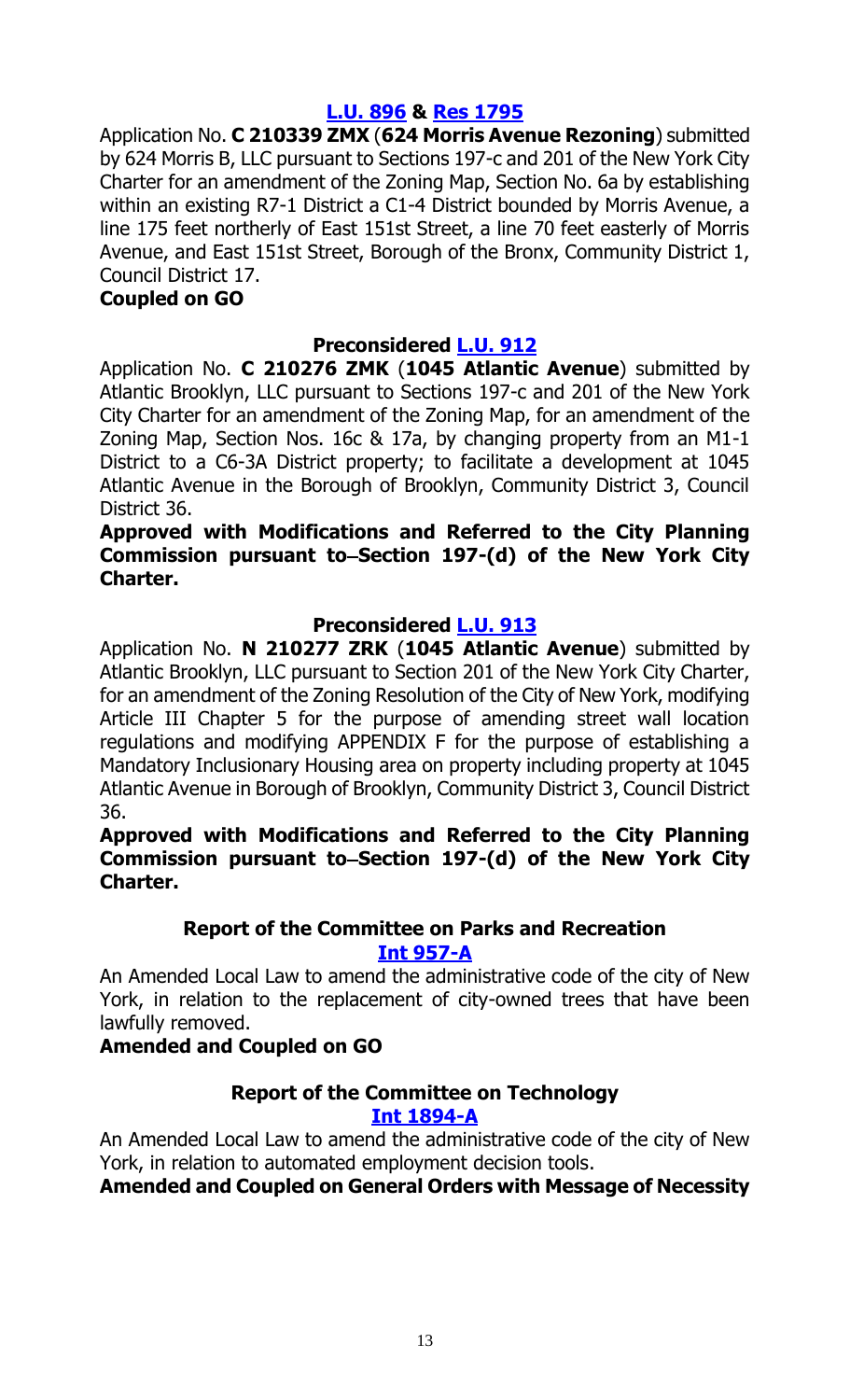# **12. GENERAL ORDERS CALENDAR**

# **[L.U.](https://legistar.council.nyc.gov/LegislationDetail.aspx?ID=5130154&GUID=F5F6D834-0CC3-4404-845B-AAD6C724A2FE&Options=&Search=) 842 & Res [1796](https://legistar.council.nyc.gov/LegislationDetail.aspx?ID=5189269&GUID=5476C233-3FB6-4F69-B363-9689C1B6A03B&Options=&Search=)**

Application No. **C 210289 ZMR** (**River North**) submitted by Richmond SI Owner LLC pursuant to Sections 197-c and 201 of the New York City Charter for an amendment of the Zoning Map, Section No. 21c, eliminating from an existing R6 District a C2-2 District bounded by Richmond Terrace, Hamilton Avenue, a line 100 feet westerly of Stuyvesant Place, a line 100 feet southwesterly of Richmond Terrace, and Nicholas Street; eliminating a Special Hillsides Preservation District (HS) bounded by Richmond Terrace, Stuyvesant Place, Hamilton Avenue, a line 185 feet westerly of Stuyvesant Place, a line 185 feet southwesterly of Richmond Terrace, and Nicholas Street; changing from an R6 District to an R7-3 District property bounded by Richmond Terrace, Stuyvesant Place, Hamilton Avenue, a line 185 feet westerly of Stuyvesant Place, a line 185 feet southwesterly of Richmond Terrace, and Nicholas Street; establishing within an existing R6 District a C2-4 District bounded by Richmond Terrace, Hamilton Avenue, and Stuyvesant Place; establishing within a proposed R7-3 District a C2-4 District bounded by Richmond Terrace, Stuyvesant Place, Hamilton Avenue, a line 185 feet westerly of Stuyvesant Place, a line 185 feet southwesterly of Richmond Terrace, and Nicholas Street; and establishing a Special St. George District (SG) bounded by Richmond Terrace, Hamilton Avenue, a line 185 feet westerly of Stuyvesant Place, a line 185 feet southwesterly of Richmond Terrace, and Nicholas Street; Borough of Staten Island, Community District 1, Council District 49, as shown on a diagram (for illustrative purposes only) dated May 3, 2021, and subject to the conditions of CEQR Declaration E-614.

#### **Coupled on GO**

#### **[L.U. 843](https://legistar.council.nyc.gov/LegislationDetail.aspx?ID=5130188&GUID=8B73B480-C3BC-4257-9ABA-32E047853162&Options=&Search=) & Res [1797](https://legistar.council.nyc.gov/LegislationDetail.aspx?ID=5189270&GUID=D926C3A4-E7F5-46EC-A75F-BCD266C65B43&Options=&Search=)**

Application No. **N 210290 ZRR** (**River North**) submitted by Richmond SI Owner LLC pursuant to Section 201 of the New York City Charter for an amendment of the Zoning Resolution of the City of New York, modifying Article XII, Chapter 8 (Special St. George District) and related Sections, and modifying APPENDIX F for the purpose of establishing a Mandatory Inclusionary Housing area; Borough of Staten Island, Community District 1, Council District 49.

#### **Coupled on GO**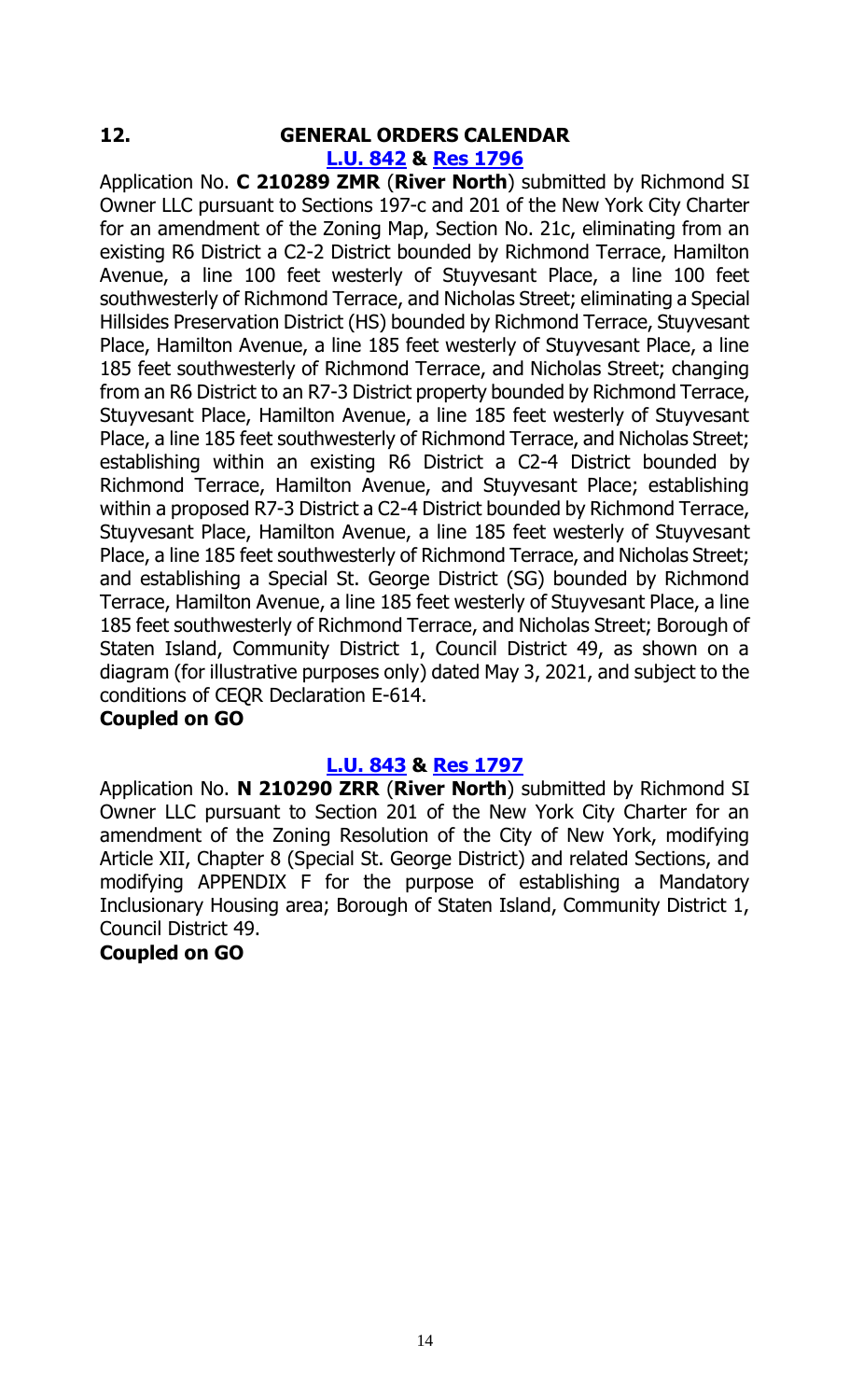#### **[L.U. 844](https://legistar.council.nyc.gov/LegislationDetail.aspx?ID=5130189&GUID=F3C2BD53-080B-48FE-9CBF-CABEC6B395B3&Options=&Search=) & Res [1798](https://legistar.council.nyc.gov/LegislationDetail.aspx?ID=5189271&GUID=5772CAFB-DE9C-406F-937B-64D6AA3C35DD&Options=&Search=)**

Application No. **C 200291 ZSR** (**River North**) submitted by Richmond SI Owner LLC, pursuant to Sections 197-c and 201 of the New York City Charter, for the grant of a special permit pursuant to Section 128-62\* of the Zoning Resolution, to modify the rear yard requirements of Section 23-47 (Minimum Required rear yard); the permitted obstruction requirements of Section 128-31 (Rooftop Regulations) and Section 33-42 (Permitted Obstructions); the height and setback requirements of Section 128-33\* (Maximum Base Height) and Section 128-34\* (Maximum Building Height); and the planting requirements of Section 128-42 (Planting Areas); in connection with a proposed mixed-use development, on property located at 24 Stuyvesant Place (Block 13, Lots 82, 92, 100 and p/o Lot 8), in an R7-3/C2-4\*\* District, within the Special St. George District (SG)\*\*, Borough of Staten Island, Community District 1, Council District 49. \*Note that Sections 128-33, 128-34 & 128-62 are proposed to be change under a concurrent related application for a Zoning Text change (N 210290 ZRR). \*\*Note that this site is proposed to be rezoned by changing R6(HS) & R6/C2-2(HS) Districts to an R7-3/C2-4(SG) District under a concurrent related application for a Zoning Map change (C 210289 ZMR).

#### **Coupled on GO**

### **[L.U. 859](https://legistar.council.nyc.gov/LegislationDetail.aspx?ID=5146261&GUID=4063C210-C38B-4A90-84A9-B37C68094785&Options=&Search=) & Res [1799](https://legistar.council.nyc.gov/LegislationDetail.aspx?ID=5190264&GUID=B5A8F0E7-EC0A-4792-A19A-E8A790B82599&Options=&Search=)**

Application No. **C 20210151 ZMK** (**270 Nostrand Avenue**) submitted by BRP East Brooklyn Development LLC pursuant to Sections 197-c and 201 of the New York City Charter for an amendment of the Zoning Map, Section No. 17a changing from an R7A District to an R8A District and establishing within the proposed R8A District a C2-4 District, for property located in the Borough of Brooklyn, Community District 3, Council District 36.

#### **Coupled on GO**

#### **[L.U. 860](https://legistar.council.nyc.gov/LegislationDetail.aspx?ID=5146262&GUID=0E466FDC-E677-4055-810B-6962B0CF887C&Options=&Search=) & Res [1800](https://legistar.council.nyc.gov/LegislationDetail.aspx?ID=5190265&GUID=77C5CF36-0C8A-4A33-9394-41D062068281&Options=&Search=)**

Application No. **N 20210152 ZRK** (**270 Nostrand Avenue**) submitted by BRP East Brooklyn Development LLC pursuant to Section 201 of the New York City Charter, for an amendment of the Zoning Resolution of the City of New York, modifying APPENDIX F for the purpose of establishing a Mandatory Inclusionary Housing area, for property located in the Borough of Brooklyn, Community District 3, Council District 36.

#### **Coupled on GO**

#### **[L.U. 861](https://legistar.council.nyc.gov/LegislationDetail.aspx?ID=5146263&GUID=3B03C540-AA6B-48F3-BC51-BEE4A7BBB198&Options=&Search=) & Res [1801](https://legistar.council.nyc.gov/LegislationDetail.aspx?ID=5190266&GUID=22516169-6844-4F84-96D8-6805A5BAE0A1&Options=&Search=)**

Application No. **C 20200296 ZMK** (**1776 48th Street Rezoning**) submitted by Mr. Yitzchok Stern pursuant to Sections 197-c and 201 of the New York City Charter for an amendment of the Zoning Map, Section No. 22c changing from an R5 District to an R6B District and establishing within the proposed R6B District a C2-4 District, for property located in the Borough of Brooklyn, Community District 12, Council District 44.

#### **Coupled on GO**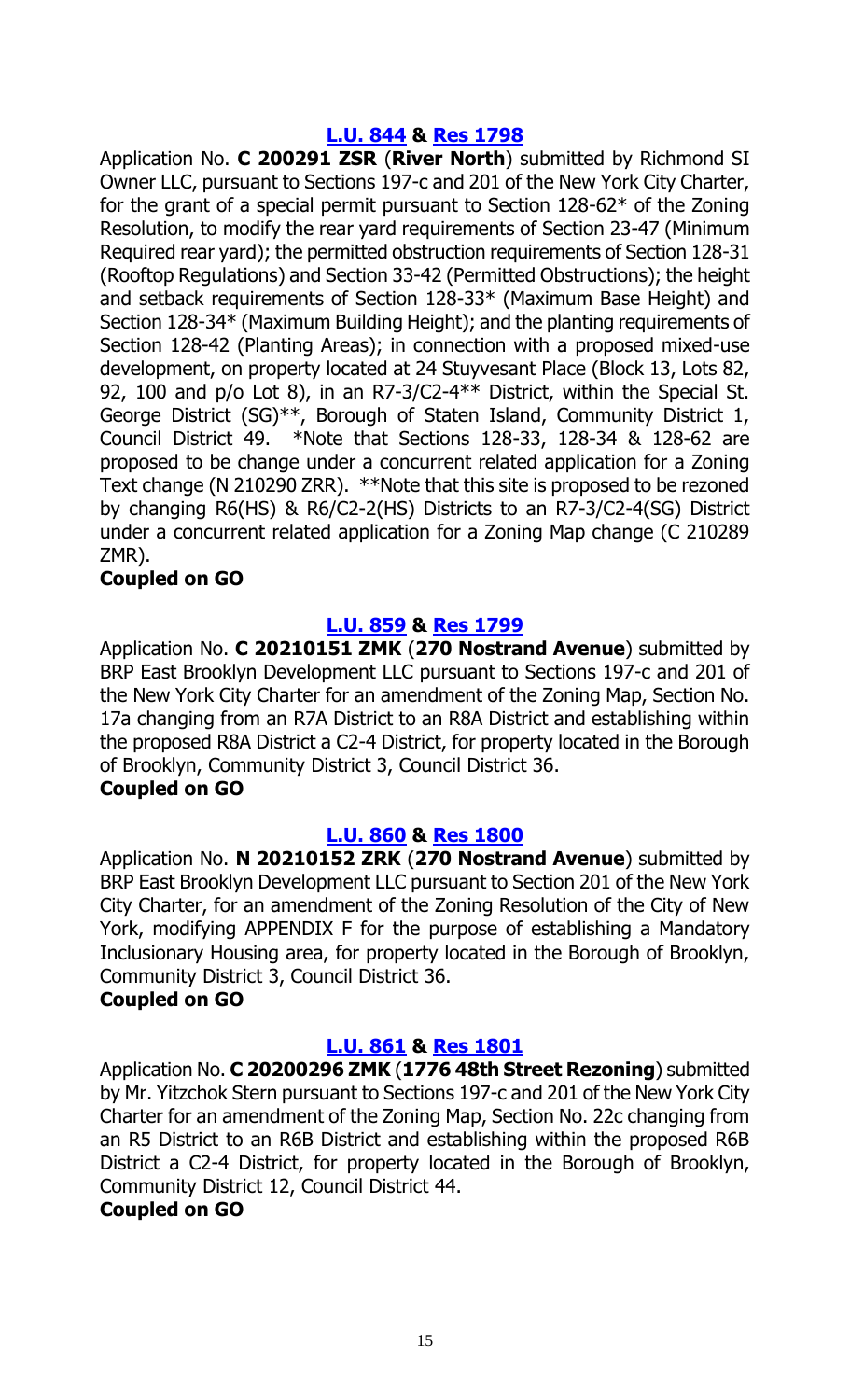#### **[L.U. 862](https://legistar.council.nyc.gov/LegislationDetail.aspx?ID=5146264&GUID=143F73C9-9C0C-4906-84D0-5FC652E872D9&Options=&Search=) & Res [1802](https://legistar.council.nyc.gov/LegislationDetail.aspx?ID=5190267&GUID=42BA3A27-B447-452C-85CC-75BF71432C3A&Options=&Search=)**

Application No. **N 20200297 ZRK** (**1776 48th Street Rezoning**) submitted by Mr. Yitzchok Stern, pursuant to Section 201 of the New York City Charter, for an amendment of the Zoning Resolution of the City of New York, modifying APPENDIX F for the purpose of establishing a Mandatory Inclusionary Housing area, for property located in the Borough of Brooklyn, Community District 12, Council District 44.

#### **Coupled on GO**

Commissioner of Deeds **Coupled on GO**

#### **COUPLED ON GENERAL ORDERS CALENDAR Consumer Affairs and Business Licensing**

**[Int 2318-A](https://legistar.council.nyc.gov/LegislationDetail.aspx?ID=4966517&GUID=23CA198A-0612-439D-AB54-14065535D735&Options=&Search=)** – The licensing of construction labor providers.

**A and GO**

**[Int 2410-A](https://legistar.council.nyc.gov/LegislationDetail.aspx?ID=5161482&GUID=1636F161-CC74-49DD-959E-BF17C719FB53&Options=&Search=)** - Agency actions and licensee disclosures in the event of a breach of security.

**A and GO**

### **Education**

**[Int 2426-A](https://legistar.council.nyc.gov/LegislationDetail.aspx?ID=5159257&GUID=FE54F6F4-5A23-4816-8E4D-FC037306BC80&Options=&Search=)** - Department of education to report on school attendance, vaccination, testing consent and quarantine data related to COVID-19.

**A and GO**

**[Int 2427-A](https://legistar.council.nyc.gov/LegislationDetail.aspx?ID=5159259&GUID=DB44C3EA-5C9E-4C06-A75E-2F0EB1B15ECA&Options=&Search=)** - Department of education to report on COVID-19 within city schools.

**A and GO**

# **Environmental Protection**

**[Int 2168-A](https://legistar.council.nyc.gov/LegislationDetail.aspx?ID=4729325&GUID=12153BAE-002E-4297-A7E7-ECC32162A143&Options=&Search=)** - Creating a water account database. **A and GO**

#### **Finance**

**Preconsidered Res [1785](https://legistar.council.nyc.gov/LegislationDetail.aspx?ID=5209611&GUID=15DDD229-C0D5-435B-9B78-74DD056E207A&Options=&Search=)** - New designation and changes in the designation of certain organizations to receive funding in the Expense Budget. **GO**

**Preconsidered [L.U. 908](https://legistar.council.nyc.gov/LegislationDetail.aspx?ID=5209720&GUID=B716172C-FA08-453F-8086-85AD24E3E23B&Options=&Search=) & [Res 1786](https://legistar.council.nyc.gov/LegislationDetail.aspx?ID=5211675&GUID=45F3F5D6-E1AE-433F-BC8F-324145B04324&Options=&Search=)** - Culver El Phase I, Brooklyn, Community District No. 12; Council District No. 39.

**GO**

**Preconsidered [L.U.](https://legistar.council.nyc.gov/LegislationDetail.aspx?ID=5209721&GUID=5857BD47-1096-4C5C-ADF5-617144D6D35E&Options=&Search=) 909 & [Res 1787](https://legistar.council.nyc.gov/LegislationDetail.aspx?ID=5211676&GUID=FE763607-3CEB-4117-91B1-95B86945C1BB&Options=&Search=)** - 55 Summit, Brooklyn, Community District No. 6; Council District No. 39.

**GO**

**Preconsidered [L.U.](https://legistar.council.nyc.gov/LegislationDetail.aspx?ID=5209718&GUID=78B26214-7D29-4131-9624-6B502B110EB9&Options=&Search=) 910 & [Res 1788](https://legistar.council.nyc.gov/LegislationDetail.aspx?ID=5211678&GUID=EF7A0C6B-8356-49A2-9ABC-8CB87B40504B&Options=&Search=)** - Revive 103, Manhattan, Community District No. 11; Council District No. 8.

**GO**

# **General Welfare**

**Int [1232-A](https://legistar.council.nyc.gov/LegislationDetail.aspx?ID=3754265&GUID=07813CED-5A55-45CA-9E4D-0B64EEEF9072&Options=&Search=)** - Homeless shelters to post signs and distribute other materials relating to shelter transfers. **A and GO**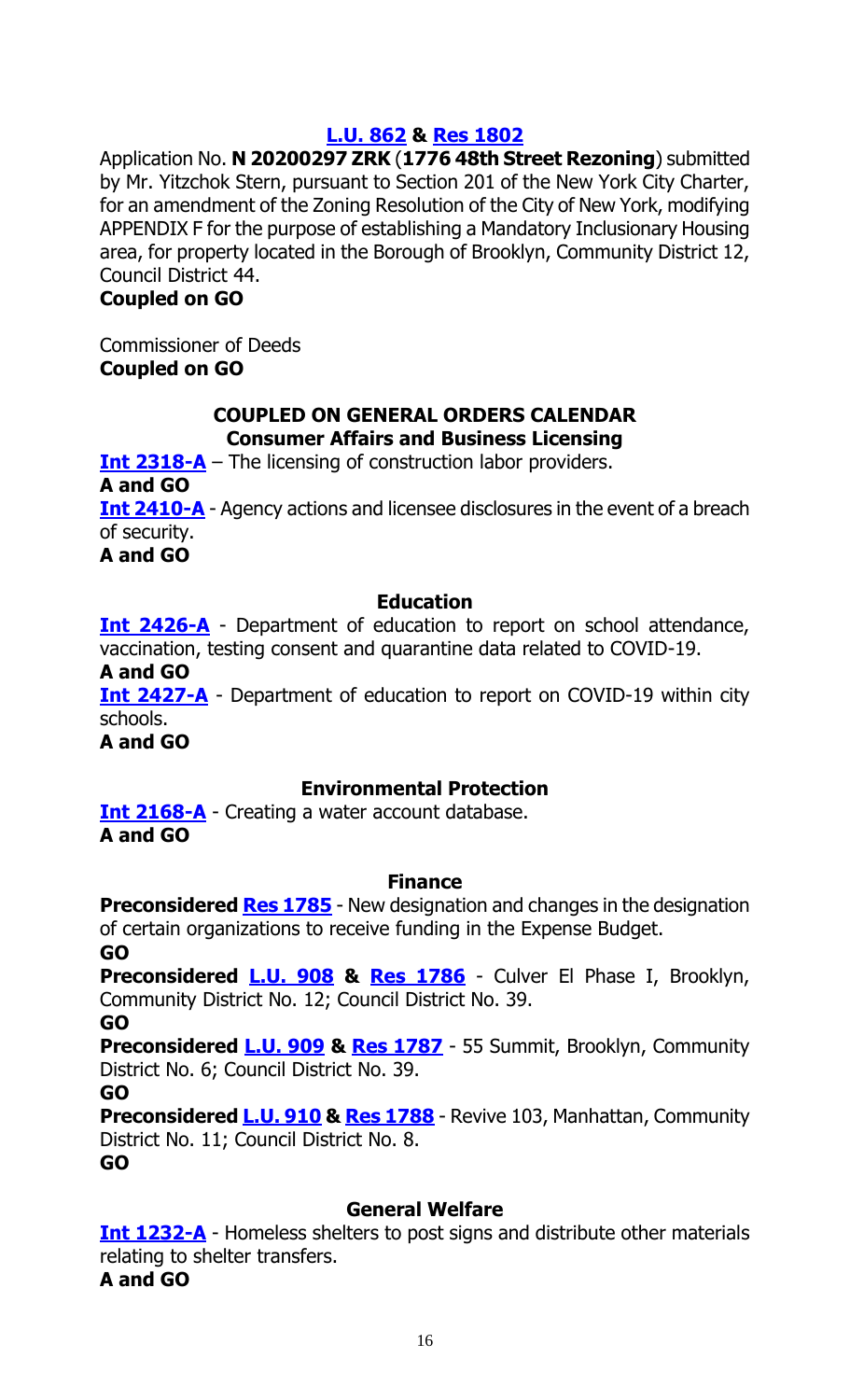**Int [1233-A](https://legistar.council.nyc.gov/LegislationDetail.aspx?ID=3754263&GUID=F5390D9F-E95E-4FDC-BA02-5AB91E1E72F4&Options=&Search=)** - Providing written notice for shelter transfers. **A and GO**

# **Housing and Buildings**

**Int [2262-A](https://legistar.council.nyc.gov/LegislationDetail.aspx?ID=4920294&GUID=E0C17734-0D62-4A70-8192-01A977357D3D&Options=&Search=)** - Final inspections for temporary construction equipment permits and prohibiting stand-off brackets.

**A and GO**

**Int [2263-A](https://legistar.council.nyc.gov/LegislationDetail.aspx?ID=4920295&GUID=F0E784E6-BF2B-4BFE-AF9A-9930BE4FF816&Options=&Search=)** - Definition of major building.

**A and GO**

**Int [2264-A](https://legistar.council.nyc.gov/LegislationDetail.aspx?ID=4920297&GUID=2C3C87BE-D8BB-487D-8640-EE31C82BB3FF&Options=&Search=)** - Cold-formed steel construction.

**A and GO**

**Int [2276-A](https://legistar.council.nyc.gov/LegislationDetail.aspx?ID=4920296&GUID=4D54DF22-BF79-4287-A05E-94796B597287&Options=&Search=)** - Construction superintendents.

**A and GO**

# **Land Use**

# **[L.U.](https://legistar.council.nyc.gov/LegislationDetail.aspx?ID=5146244&GUID=810BEA44-AB45-4341-B9AB-28458D30D17C&Options=&Search=) 847 & Res [1789](https://legistar.council.nyc.gov/LegislationDetail.aspx?ID=5211677&GUID=6E4615BD-9A7F-42DE-BFAF-04ADA372B064&Options=&Search=)** - App. **20225004 HAM** (**TMN1002-West**

**Harlem Renaissance**) Borough of Manhattan, Community District 10, Council District 9.

**GO**

**[L.U. 896](https://legistar.council.nyc.gov/LegislationDetail.aspx?ID=5189227&GUID=201AA831-431B-4612-B631-6ADDE0ECEA9B&Options=&Search=) & Res [1795](https://legistar.council.nyc.gov/LegislationDetail.aspx?ID=5211679&GUID=2ADF5E7C-1F0B-4265-875E-E833040DC922&Options=&Search=)** - App. **C 210339 ZMX** (**624 Morris Avenue Rezoning**) Bronx, Community District 1, Council District 17. **GO**

# **Parks and Recreation**

**[Int 957-A](https://legistar.council.nyc.gov/LegislationDetail.aspx?ID=3521892&GUID=8CAC0469-BB41-4223-A7BB-009F7C6DAFF8&Options=&Search=)** - Replacement of city-owned trees that have been lawfully removed. **A and GO**

# **Technology**

**Int [1894-A](https://legistar.council.nyc.gov/LegislationDetail.aspx?ID=4344524&GUID=B051915D-A9AC-451E-81F8-6596032FA3F9&Options=&Search=)** - Automated employment decision tools. **A and GO with M/N**

# **GENERAL ORDERS CALENDAR**

**[L.U.](https://legistar.council.nyc.gov/LegislationDetail.aspx?ID=5130154&GUID=F5F6D834-0CC3-4404-845B-AAD6C724A2FE&Options=&Search=) 842 & [Res 1796](https://legistar.council.nyc.gov/LegislationDetail.aspx?ID=5189269&GUID=5476C233-3FB6-4F69-B363-9689C1B6A03B&Options=&Search=)** - App. **C 210289 ZMR** (**River North**) Borough of Staten Island, Community District 1, Council District 49. **GO**

**[L.U. 843](https://legistar.council.nyc.gov/LegislationDetail.aspx?ID=5130188&GUID=8B73B480-C3BC-4257-9ABA-32E047853162&Options=&Search=) & Res [1797](https://legistar.council.nyc.gov/LegislationDetail.aspx?ID=5189270&GUID=D926C3A4-E7F5-46EC-A75F-BCD266C65B43&Options=&Search=)** - App. **N 210290 ZRR** (**River North**) Borough of Staten Island, Community District 1, Council District 49.

**GO**

**[L.U. 844](https://legistar.council.nyc.gov/LegislationDetail.aspx?ID=5130189&GUID=F3C2BD53-080B-48FE-9CBF-CABEC6B395B3&Options=&Search=) & Res [1798](https://legistar.council.nyc.gov/LegislationDetail.aspx?ID=5189271&GUID=5772CAFB-DE9C-406F-937B-64D6AA3C35DD&Options=&Search=)** - App. **C 200291 ZSR** (**River North**) Borough of Staten Island, Community District 1, Council District 49.

**GO**

**[L.U. 859](https://legistar.council.nyc.gov/LegislationDetail.aspx?ID=5146261&GUID=4063C210-C38B-4A90-84A9-B37C68094785&Options=&Search=) & Res [1799](https://legistar.council.nyc.gov/LegislationDetail.aspx?ID=5190264&GUID=B5A8F0E7-EC0A-4792-A19A-E8A790B82599&Options=&Search=)** - App. **C 20210151 ZMK** (**270 Nostrand Avenue**) Borough of Brooklyn, Community District 3, Council District 36. **GO**

**[L.U. 860](https://legistar.council.nyc.gov/LegislationDetail.aspx?ID=5146262&GUID=0E466FDC-E677-4055-810B-6962B0CF887C&Options=&Search=) & Res [1800](https://legistar.council.nyc.gov/LegislationDetail.aspx?ID=5190265&GUID=77C5CF36-0C8A-4A33-9394-41D062068281&Options=&Search=)** - App. **N 20210152 ZRK** (**270 Nostrand Avenue**) Borough of Brooklyn, Community District 3, Council District 36. **GO**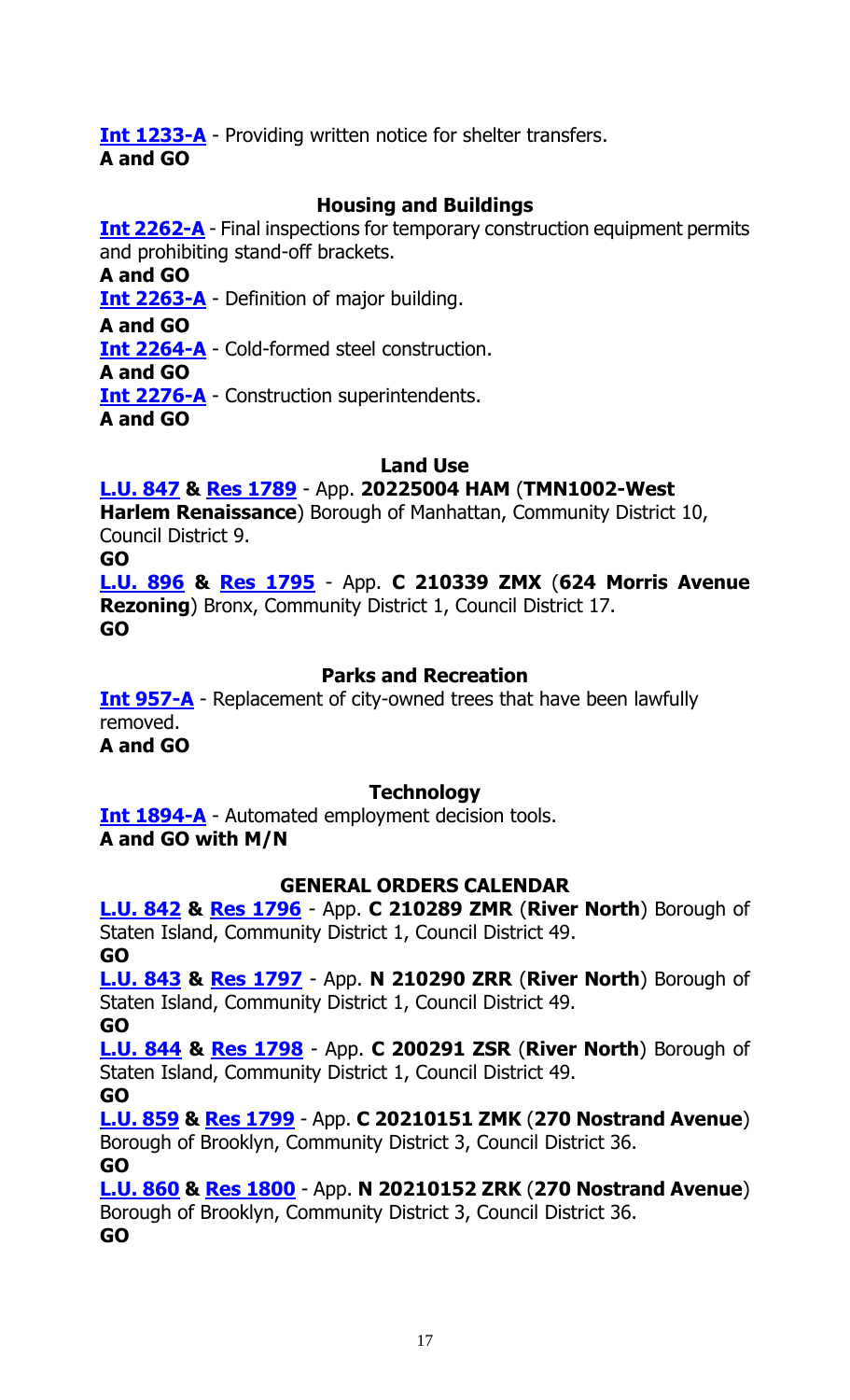**[L.U. 861](https://legistar.council.nyc.gov/LegislationDetail.aspx?ID=5146263&GUID=3B03C540-AA6B-48F3-BC51-BEE4A7BBB198&Options=&Search=) & Res [1801](https://legistar.council.nyc.gov/LegislationDetail.aspx?ID=5190266&GUID=22516169-6844-4F84-96D8-6805A5BAE0A1&Options=&Search=)** - App. **C 20200296 ZMK** (**1776 48th Street Rezoning**) Borough of Brooklyn, Community District 12, Council District 44. **GO**

**[L.U. 862](https://legistar.council.nyc.gov/LegislationDetail.aspx?ID=5146264&GUID=143F73C9-9C0C-4906-84D0-5FC652E872D9&Options=&Search=) & Res [1802](https://legistar.council.nyc.gov/LegislationDetail.aspx?ID=5190267&GUID=42BA3A27-B447-452C-85CC-75BF71432C3A&Options=&Search=)** - App. **N 20200297 ZRK** (**1776 48th Street Rezoning**) Borough of Brooklyn, Community District 12, Council District 44. **GO**

Commissioner of Deeds **GO**

# **Roll Call**

| 13. | <b>INTRODUCTION &amp; READING OF BILLS</b><br>See Attached |
|-----|------------------------------------------------------------|
| 14. | <b>DISCUSSION OF RESOLUTIONS</b>                           |
| 15. | <b>RESOLUTIONS</b><br><b>None</b>                          |
| 16. | <b>GENERAL DISCUSSION</b>                                  |
| 17. | <b>EXTENSION OF REMARKS</b>                                |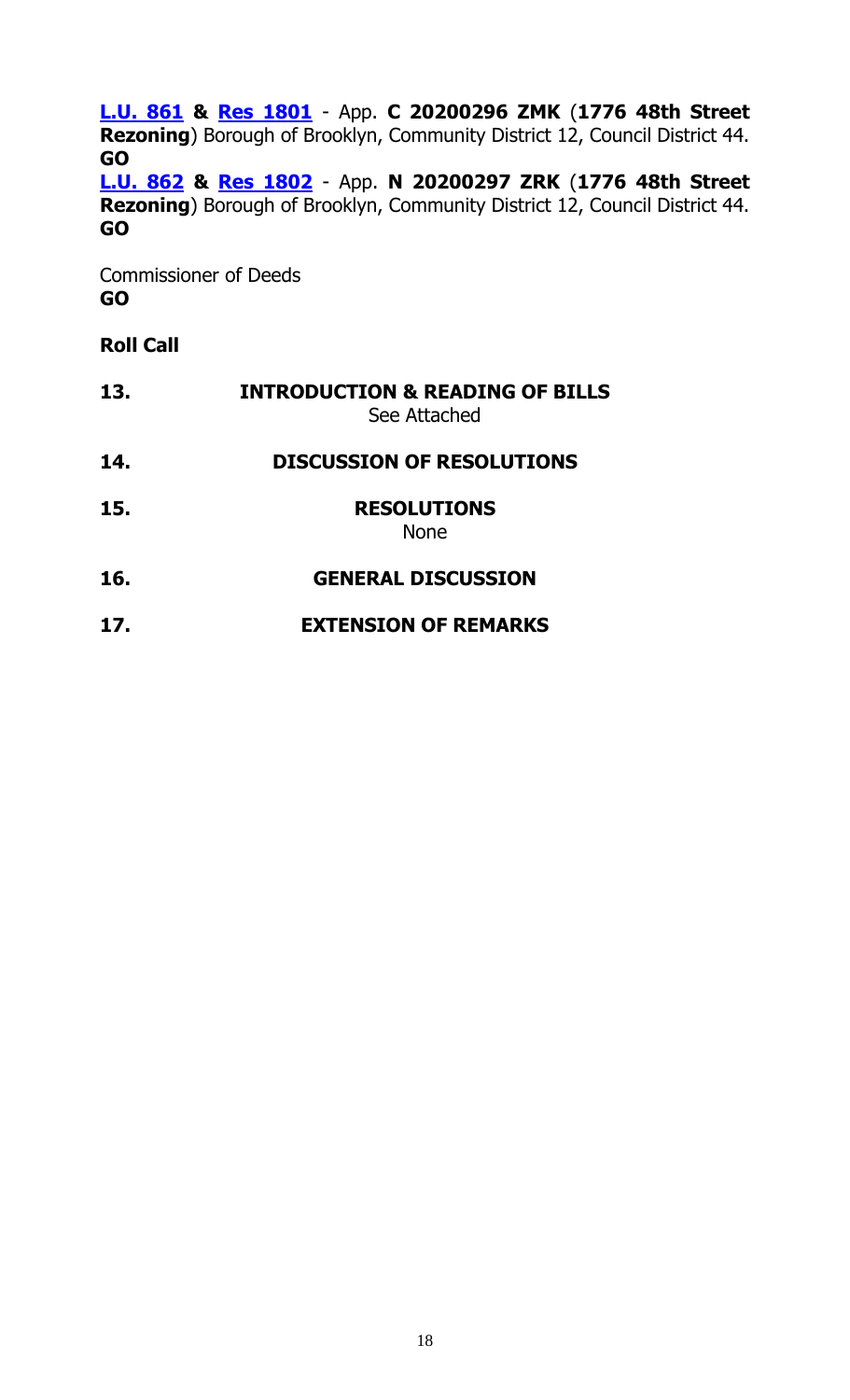# **INTRODUCTION AND READING OF BILLS**

#### **[Int 2440](https://legistar.council.nyc.gov/LegislationDetail.aspx?ID=5205437&GUID=9C384197-992F-4D38-9581-F3A56E206546&Options=ID|&Search=)**

By Council Member Adams (by request of the Mayor):

A Local Law to amend the New York city charter and the administrative code of the city of New York, in relation to authorizing the civilian complaint review board to initiate complaints.

#### **Public Safety**

# **[Res 1782](https://legistar.council.nyc.gov/LegislationDetail.aspx?ID=5210939&GUID=1D214839-119D-449F-BDE4-744E8BF84AB9&Options=ID|&Search=)**

By Council Member Adams:

Resolution calling on the State Legislature to pass, and the Governor to sign, A7284/S6489, known as the Wandering Officers Act, to prohibit the appointment of a person as a police officer if such person has previously been fired as a police officer from any jurisdiction.

#### **Public Safety**

# **[Int 2441](https://legistar.council.nyc.gov/LegislationDetail.aspx?ID=5210940&GUID=AC2C11C9-B177-4B53-B971-F23D2DAB659B&Options=ID|&Search=)**

By Council Member Ayala:

A Local Law to amend the administrative code of the city of New York, in relation to prohibiting the sale of guinea pigs as pets, and clarifying the definition of the term "pet shop" to address inconsistent use of such term in the code.

### **Health**

# **[Int 2442](https://legistar.council.nyc.gov/LegislationDetail.aspx?ID=5210941&GUID=0D00D653-90C5-430A-A738-EBCE7E0BF4AA&Options=ID|&Search=)**

By Council Member Ayala (by request of the Mayor):

A Local Law to amend the New York city charter, in relation to establishing an office of community mental health.

# **Mental Health, Disabilities and Addiction**

# **Preconsidered [Int 2443](https://legistar.council.nyc.gov/LegislationDetail.aspx?ID=5208872&GUID=605C7ED2-A961-462C-AF02-A94E70FB28CD&Options=ID|&Search=)**

By Council Member Chin:

A Local Law to amend the administrative code of the city of New York, in relation to increasing penalties related to using joint living work quarters for artists contrary to zoning.

# **Zoning and Franchises**

# **[Res 1783](https://legistar.council.nyc.gov/LegislationDetail.aspx?ID=5201667&GUID=E080DC60-C989-4BE6-8B26-96CC9C4063C1&Options=ID|&Search=)**

By Council Member Chin:

Resolution calling upon the New York State Senate to pass S.598B and for the Governor to sign S.598B/A.3922A, which would enact the "reimagining long-term care task force act" to create a task force to study the state of long-term care services in New York.

# **Aging**

# **[Res 1784](https://legistar.council.nyc.gov/LegislationDetail.aspx?ID=5201673&GUID=14BFD5C9-4A40-4642-A130-B2316C3B8066&Options=ID|&Search=)**

By Council Member Chin:

Resolution calling on the New York State Legislature to pass, and the Governor to sign, A.3145-A/S.359, requiring non-sequential split shifts for care workers. **Aging**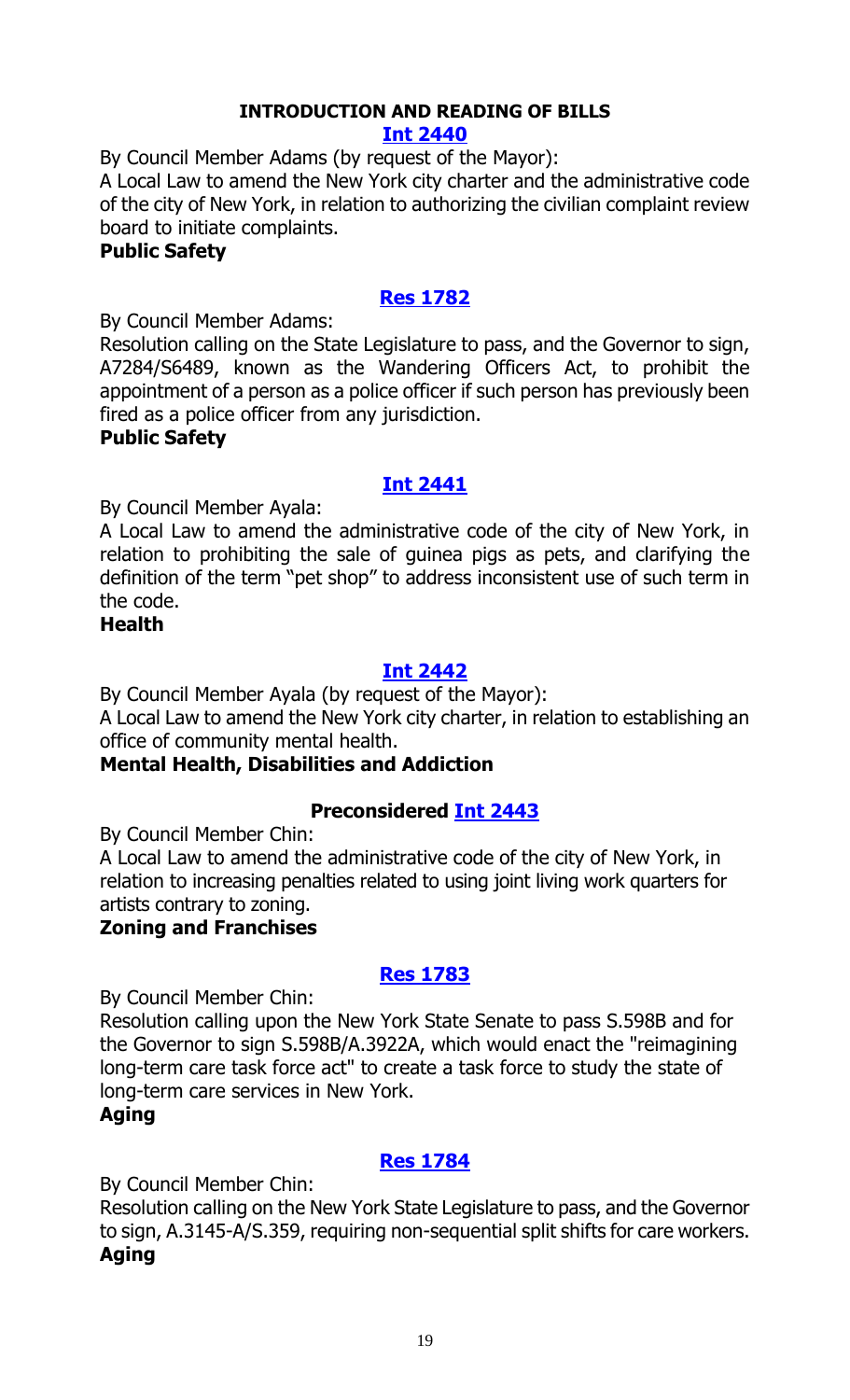# **Preconsidered [Int 2444](https://legistar.council.nyc.gov/LegislationDetail.aspx?ID=5202016&GUID=6C99F93A-1CAE-460E-97D5-B68887F08795&Options=ID|&Search=)**

By Council Member Cornegy:

A Local Law to amend the administrative code of the city of New York, in relation to the transfer of distressed properties to third parties and to repeal chapter four of title eleven of the administrative code of the city of New York. **Housing and Buildings**

# **[Int 2445](https://legistar.council.nyc.gov/LegislationDetail.aspx?ID=5210937&GUID=3C0DC0FA-025B-4144-82F2-7F786A68C2DB&Options=ID|&Search=)**

By Council Member Dromm:

A Local Law to amend the administrative code of the city of New York, in relation to requiring the department of social services and the department of homeless services to report on requests for agency conferences, requests for fair hearings and representation at fair hearings for applicants denied public benefits and temporary housing.

#### **General Welfare**

### **[Int 2446](https://legistar.council.nyc.gov/LegislationDetail.aspx?ID=5210938&GUID=0B0AD0E9-629F-4882-AB7D-7A648A6A12D1&Options=ID|&Search=)**

By Council Member Dromm:

A Local Law to amend the administrative code of the city of New York, in relation to requiring asbestos surveys and abatement after certain catastrophic events.

#### **Housing and Buildings**

# **[Int 2447](https://legistar.council.nyc.gov/LegislationDetail.aspx?ID=5210936&GUID=EA60A9CC-3525-4426-A515-A05D131C8AF8&Options=ID|&Search=)**

By Council Member Dromm:

A Local Law to amend the New York city plumbing code and the New York city building code, in relation to gender-neutral multiple-occupant toilet rooms. **Housing and Buildings**

# **Preconsidered [Res 1785](https://legistar.council.nyc.gov/LegislationDetail.aspx?ID=5209611&GUID=15DDD229-C0D5-435B-9B78-74DD056E207A&Options=ID|&Search=)**

By Council Member Dromm:

Resolution approving the new designation

and changes in the designation of certain organizations to receive funding in the Expense Budget.

#### **Finance**

#### **[Int 2448](https://legistar.council.nyc.gov/LegislationDetail.aspx?ID=5209882&GUID=760C4EFA-B5FD-4256-B842-4B821A3C221C&Options=ID|&Search=)**

By Council Members Gibson (by request of the Mayor):

A Local Law to amend the administrative code of the city of New York, in relation to providing paid time to employees who accompany a child to receive a COVID-19 vaccination injection or care for a child with COVID-19 vaccine side effects.

#### **Consumer Affairs and Business Licensing**

# **Preconsidered [Int 2449](https://legistar.council.nyc.gov/LegislationDetail.aspx?ID=5208818&GUID=547A2F40-F920-4768-A59D-A37EBE07C9A7&Options=ID|&Search=)**

By Council Members Gibson, Van Bramer, Gjonaj, Cornegy and Brannan: A Local law to amend the administrative code of the city of New York, in relation to penalties for failing to certify correction of immediately hazardous conditions and the reinspection of immediately hazardous conditions at construction sites, and penalties for one to four family homes.

# **Housing and Buildings**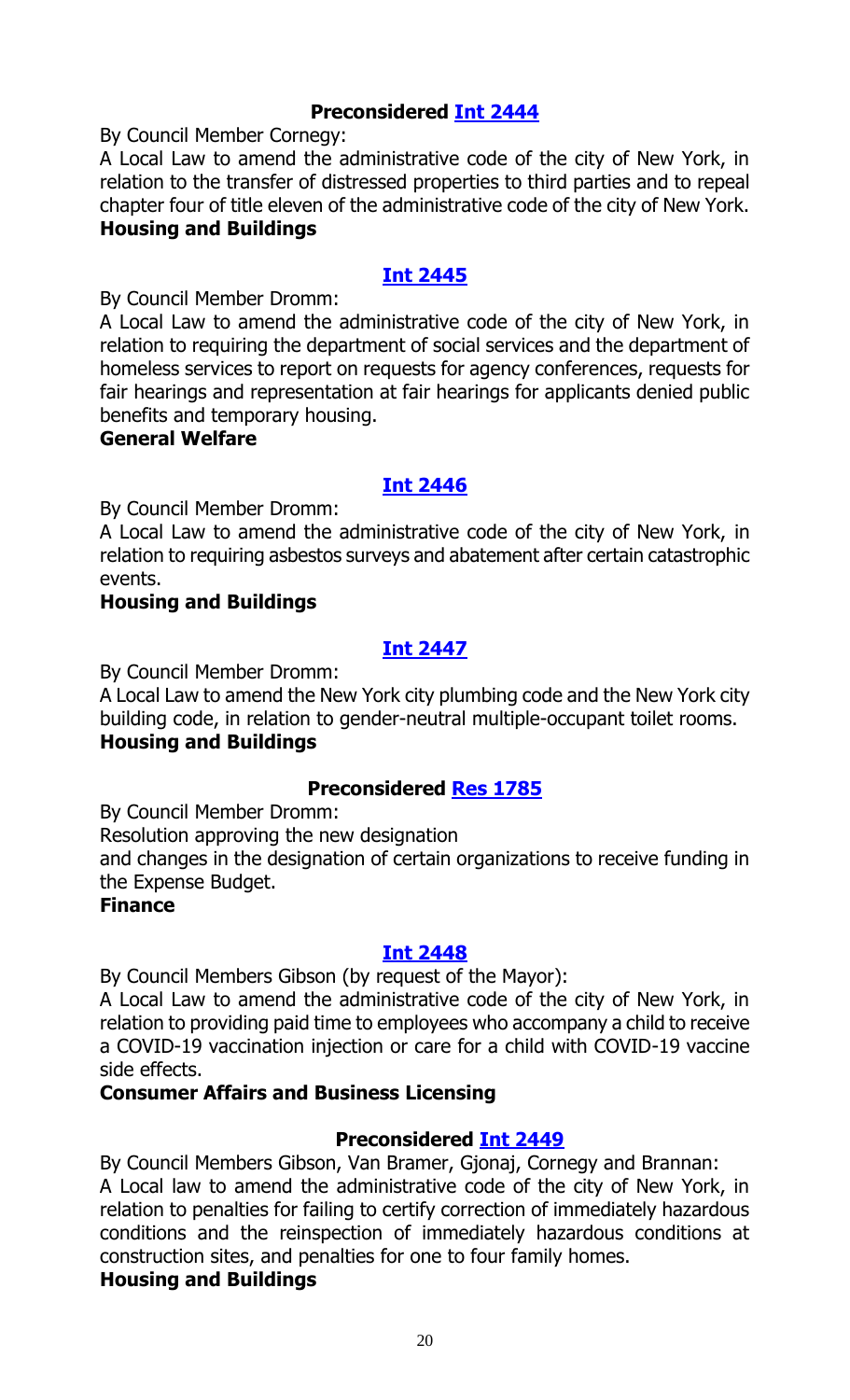#### **[Int 2450](https://legistar.council.nyc.gov/LegislationDetail.aspx?ID=5210976&GUID=8AA8B922-E389-4434-9BD8-50D30EC2F506&Options=ID|&Search=)**

By Council Members Gjonaj and Moya:

A Local Law to amend the administrative code of the city of New York, in relation to requiring third-party food delivery services to agree to reimburse third-party food delivery workers for certain costs related to vehicle crashes that happen during deliveries.

#### **Small Business**

# **[Int 2451](https://legistar.council.nyc.gov/LegislationDetail.aspx?ID=5210978&GUID=03871218-08FC-4E7C-BDF8-75A4B123D9A7&Options=ID|&Search=)**

By Council Member Gjonaj:

A Local Law to amend the administrative code of the city of New York, in relation to assisting small businesses seeking COVID-19 pandemic related financial aid.

#### **Small Business**

#### **[Int 2452](https://legistar.council.nyc.gov/LegislationDetail.aspx?ID=5210975&GUID=818A394D-1452-472E-9CF4-72EE365114D2&Options=ID|&Search=)**

By Council Member Holden:

A Local Law to amend the administrative code of the city of New York, in relation to violations of certain requirements for places of assembly.

#### **Housing and Buildings**

### **[Int 2453](https://legistar.council.nyc.gov/LegislationDetail.aspx?ID=5203587&GUID=DF220493-C2B7-42D1-BC48-1094859CCFF1&Options=ID|&Search=)**

By Council Member Lander:

A Local Law to amend the administrative code of the city of New York, in relation to increasing expenditure limits in response to independent expenditures exceeding certain thresholds.

#### **Governmental Operations**

# **[Int 2454](https://legistar.council.nyc.gov/LegislationDetail.aspx?ID=5210977&GUID=8FD1A632-9738-47F3-B866-A29943C40138&Options=ID|&Search=)**

By Council Member Miller:

A Local Law to amend the administrative code of the city of New York, in relation to the New York city collective bargaining law.

#### **Civil Service and Labor**

#### **[Int 2455](https://legistar.council.nyc.gov/LegislationDetail.aspx?ID=5210974&GUID=CC52AA90-9F01-425E-AF44-21C10338AFEE&Options=ID|&Search=)**

By Council Member Rivera:

A Local Law to amend the administrative code of the city of New York, in relation to requiring the commissioner of information technology and telecommunications to create a separate 311 category for rooftop activity complaints and to report annually regarding such complaints, and to require the commissioner of buildings to report annually regarding certain rooftop spaces.

#### **Technology**

# **Preconsidered [L.U. 908](https://legistar.council.nyc.gov/LegislationDetail.aspx?ID=5209720&GUID=B716172C-FA08-453F-8086-85AD24E3E23B&Options=ID|&Search=)**

By Council Member Dromm:

Culver El Phase I, Block 5295, Lots 4, 104, 105, 106, 107, 108, 111, 112, and 113; Brooklyn, Community District No. 12; Council District No. 39. **Finance**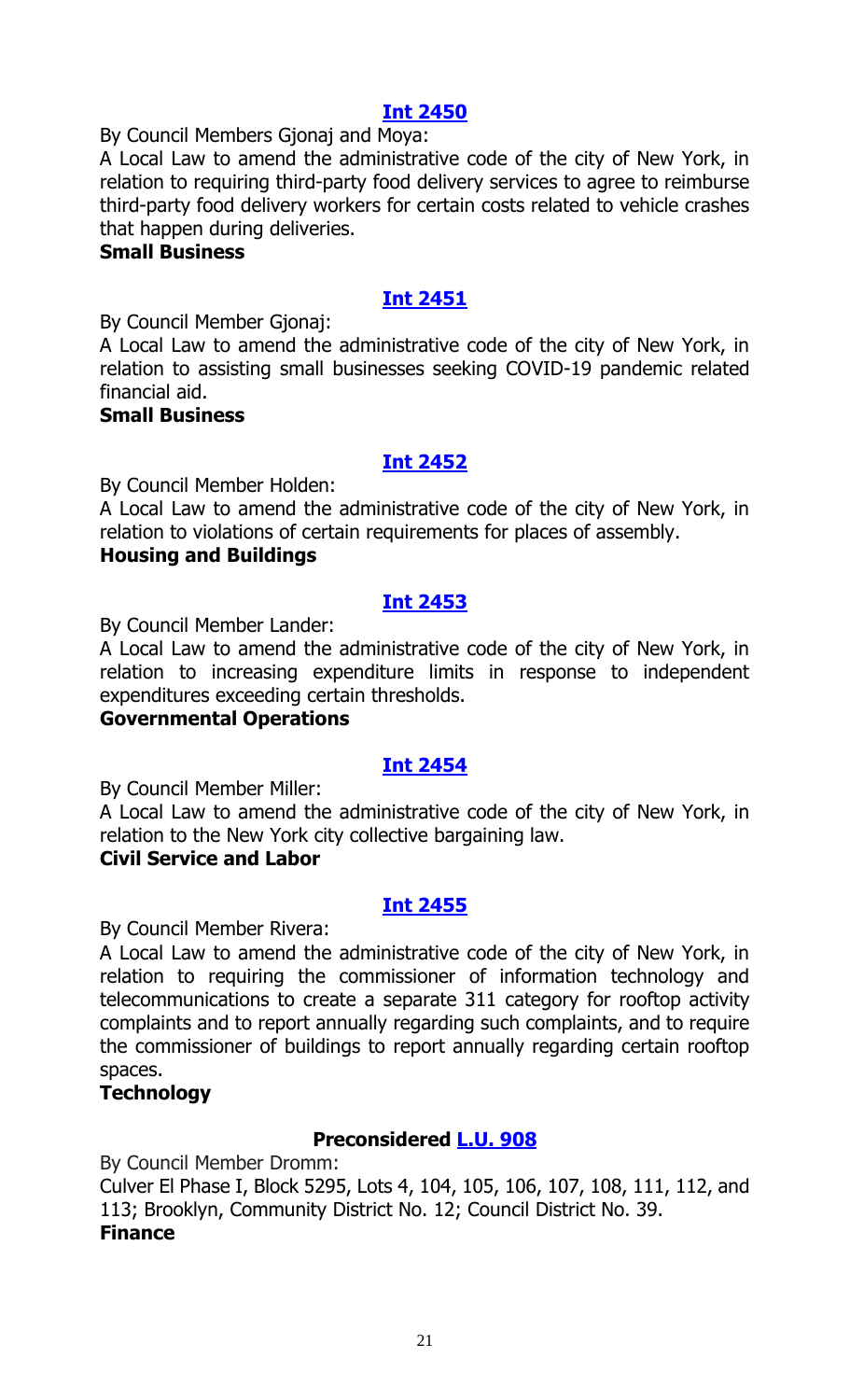# **Preconsidered [L.U. 909](https://legistar.council.nyc.gov/LegislationDetail.aspx?ID=5209721&GUID=5857BD47-1096-4C5C-ADF5-617144D6D35E&Options=ID|&Search=)**

By Council Member Dromm; 55 Summit, Block 352, p/o Lot 49 (Tentative Lot 150); Brooklyn, Community District No. 6; Council District No. 39. **Finance**

# **Preconsidered [L.U. 910](https://legistar.council.nyc.gov/LegislationDetail.aspx?ID=5209718&GUID=78B26214-7D29-4131-9624-6B502B110EB9&Options=ID|&Search=)**

By Council Member Dromm: Revive 103, Block 1630, Lot 41; Manhattan, Community District No. 11; Council District No. 8.

#### **Finance**

### **Preconsidered [L.U. 911](https://legistar.council.nyc.gov/LegislationDetail.aspx?ID=5194451&GUID=A27D2E16-6B97-4831-A407-39E71CB7782A&Options=ID|&Search=)**

By Council Member Salamanca:

Application No. **N 210406 ZRY (Citywide Hotels Text Amendment)** submitted by the Department of City Planning, pursuant to Section 201 of the New York City Charter, for an amendment of the Zoning Resolution of the City of New York, to modify Article III, Chapter 2 (Use Regulations), Article IV, Chapter 2 (Use Regulations) and related Sections, to create a special permit for new hotels, motels, tourist cabins, and boatels in Commercial Districts and in M1 Districts paired with Residence Districts, Citywide.

#### **Zoning and Franchises**

### **Preconsidered [L.U. 912](https://legistar.council.nyc.gov/LegislationDetail.aspx?ID=5194459&GUID=CAACD345-66AA-463E-97C8-9865985E3633&Options=ID|&Search=)**

By Council Member Salamanca:

Application No. **C 210276 ZMK (1045 Atlantic Avenue)** submitted by Atlantic Brooklyn, LLC pursuant to Sections 197-c and 201 of the New York City Charter for an amendment of the Zoning Map, for an amendment of the Zoning Map, Section Nos. 16c & 17a, by changing property from an M1-1 District to a C6-3A District property; to facilitate a development at 1045 Atlantic Avenue in the Borough of Brooklyn, Community District 3, Council District 36.

#### **Zoning and Franchises**

# **Preconsidered [L.U. 913](https://legistar.council.nyc.gov/LegislationDetail.aspx?ID=5194460&GUID=7015EE8C-5106-47C2-8492-6D004060195B&Options=ID|&Search=)**

By Council Member Salamanca:

Application No. **N 210277 ZRK (1045 Atlantic Avenue)** submitted by Atlantic Brooklyn, LLC pursuant to Section 201 of the New York City Charter, for an amendment of the Zoning Resolution of the City of New York, modifying Article III Chapter 5 for the purpose of amending street wall location regulations and modifying APPENDIX F for the purpose of establishing a Mandatory Inclusionary Housing area on property including property at 1045 Atlantic Avenue in Borough of Brooklyn, Community District 3, Council District 36.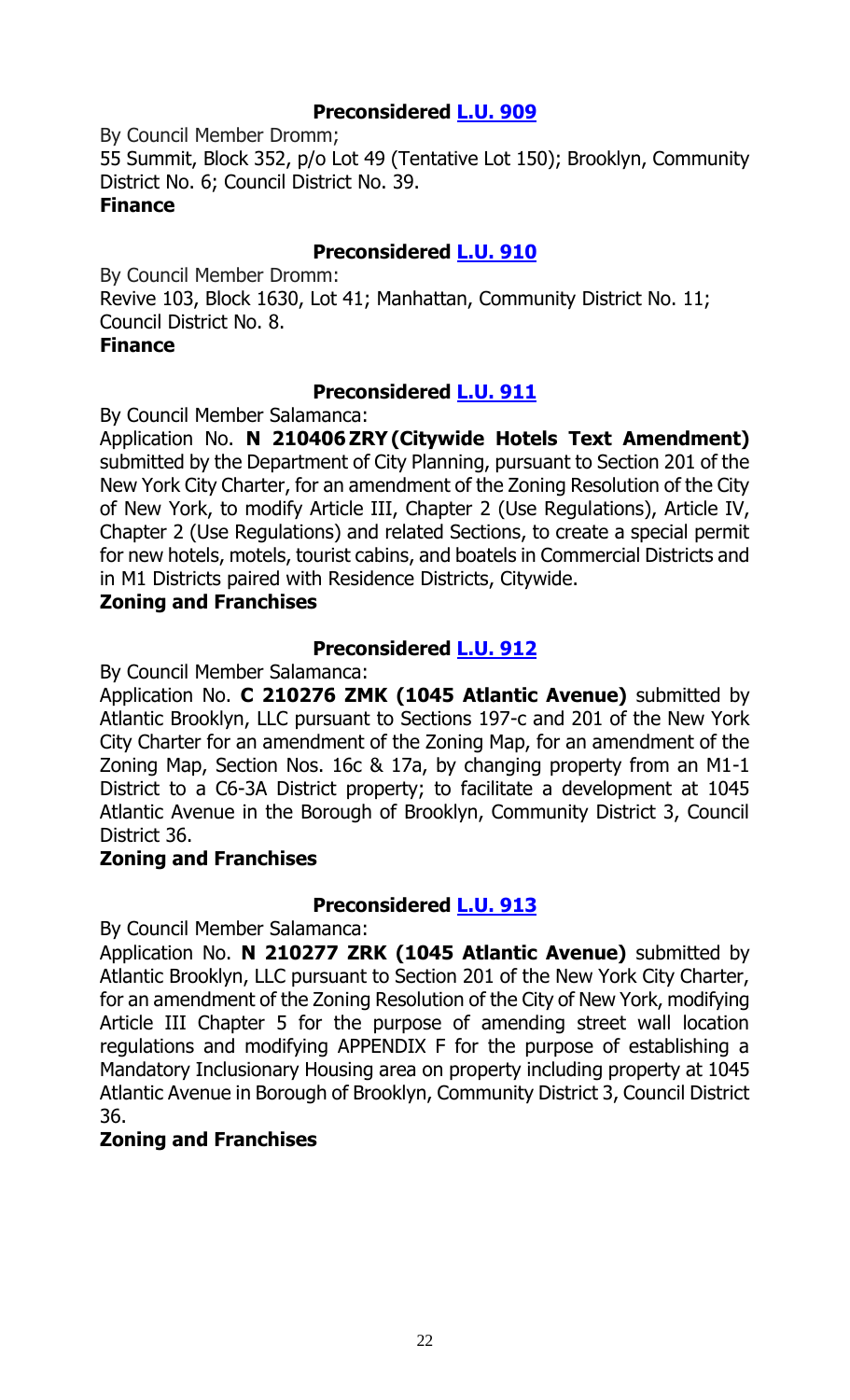# **Preconsidered [L.U. 914](https://legistar.council.nyc.gov/LegislationDetail.aspx?ID=5194461&GUID=0839DE37-C608-4491-86A6-3CDCDBA3E662&Options=ID|&Search=)**

By Council Member Salamanca:

Application No. **C 210462 ZMK (Special Brooklyn Navy Yard District)** submitted by Building 77 QALICB, Inc. and the NYC Small Business Services pursuant to Sections 197-c and 201 of the New York City Charter for an amendment of the Zoning Map, Section No. 12d, changing from an R6B District to an M2-1 District, changing from an M1-2 District to an M2-1 District, changing from an M3-1 District to an M2-1 District, and establishing a Special Brooklyn Navy Yard District (BNY), Borough of Brooklyn Community District 2, Council District 33.

#### **Zoning and Franchises**

### **Preconsidered [L.U. 915](https://legistar.council.nyc.gov/LegislationDetail.aspx?ID=5194467&GUID=061672EC-358D-44FF-A00A-5363EDFB8C0B&Options=ID|&Search=)**

By Council Member Salamanca:

Application No. **N 210463(A) ZRK (Special Brooklyn Navy Yard District)**  submitted by Building 77 QALICB, Inc. and NYC Small Business Services, pursuant to Section 201 of the New York City Charter, for an amendment of the Zoning Resolution of the City of New York establishing the Special Brooklyn Navy Yard District (Article XIV, Chapter 4) and modifying other related Sections, Borough of Brooklyn Community District 2, Council District 33.

### **Zoning and Franchises**

### **Preconsidered [L.U. 916](https://legistar.council.nyc.gov/LegislationDetail.aspx?ID=5209378&GUID=007B64CD-5AE7-420F-B09D-78FBBA245D4A&Options=ID|&Search=)**

By Council Member Salamanca:

Application No. **C 210119 ZMK (506 Third Avenue)** submitted by PAB 3rd Avenue Holdings LLC pursuant to Sections 197-c and 201 of the New York City Charter for an amendment of the Zoning Map, Section No. 16d, by changing from an existing M2-1 District to a C4-4A District property bounded by 11th Street, 3rd Avenue, 13th Street, and a line 100 feet northwesterly of 3rd Avenue, Borough of Brooklyn, Community District 6, Council District 39. **Zoning and Franchises**

# **Preconsidered [L.U. 917](https://legistar.council.nyc.gov/LegislationDetail.aspx?ID=5209379&GUID=65B15322-2C29-44BD-9A2D-E70249D32C10&Options=ID|&Search=)**

By Council Member Salamanca:

Application No. **N 2100120 ZRK (506 Third Avenue)** submitted by PAB 3rd Avenue Holdings LLC, pursuant to Section 201 of the New York City Charter, for an amendment of the Zoning Resolution of the City of New York, modifying APPENDIX F for the purpose of establishing a Mandatory Inclusionary Housing area, Borough of Brooklyn, Community District 6, Council District 39. **Zoning and Franchises**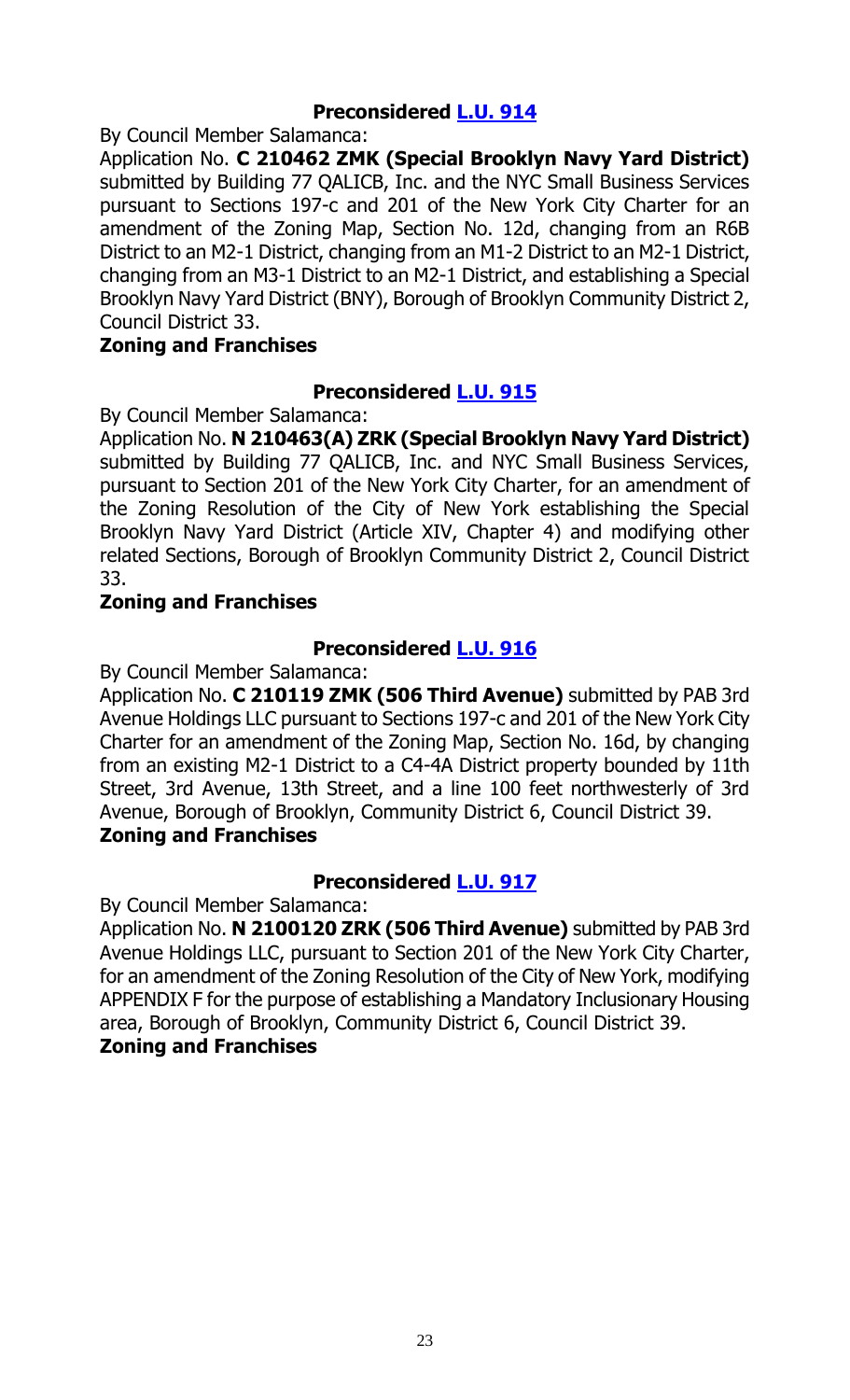# **Preconsidered [L.U. 918](https://legistar.council.nyc.gov/LegislationDetail.aspx?ID=5209380&GUID=8B4B9949-FF3C-464B-A109-C9EFA2D73132&Options=ID|&Search=)**

By Council Member Salamanca:

Application No. **C 210422 ZMM (SoHo/NoHo Neighborhood Plan)** submitted by New York City Department of City Planning pursuant to Sections 197-c and 201 of the New York City Charter for an amendment of the Zoning Map, Section Nos.12a & 12c: changing from an M1-5A District to an M1-5/R7X District, changing from an M1-5B District to an M1-5/R7X District, changing from an M1-5A District to an M1-5/R9X District, changing from an M1-5B District to an M1-5/R9X District, changing from an M1-5A District to an M1- 6/R10 District, changing from an M1-5B District to an M1-6/R10 District, and establishing a Special SoHo-NoHo Mixed Use District (SNX), Borough of Manhattan, Community District 2, Council Districts 1 and 2.

#### **Zoning and Franchises**

# **Preconsidered [L.U. 919](https://legistar.council.nyc.gov/LegislationDetail.aspx?ID=5209381&GUID=3EC3661D-E615-4CC4-84BD-47347DC415EF&Options=ID|&Search=)**

By Council Member Salamanca:

Application No. **N 210423 ZRM (SoHo/NoHo Neighborhood Plan)** submitted by New York City Department of City Planning, pursuant to Section 201 of the New York City Charter, for an amendment of the Zoning Resolution of the City of New York establishing the Special SoHo-NoHo Mixed Use District (Article XIV, Chapter 3), and modifying APPENDIX F for the purpose of establishing a Mandatory Inclusionary Housing area and other related Sections, Borough of Manhattan, Community District 2, Council Districts 1 and 2.

### **Zoning and Franchises**

# **Preconsidered [L.U. 920](https://legistar.council.nyc.gov/LegislationDetail.aspx?ID=5209382&GUID=F1832200-1513-4099-A620-A21ADF8EDA36&Options=ID|&Search=)**

By Council Member Salamanca:

Application No. **C 210408 ZMM (Starrett-Lehigh + Terminal Warehouse Rezoning)** submitted by Terminal Fee Owner LP and RXR SL Owner LLC pursuant to Sections 197-c and 201 of the New York City Charter for an amendment of the Zoning Map, Section No. 8b changing from an M2-3 District to an M2-4 District and establishing a Special West Chelsea District (WCh), Borough of Manhattan, Community District 4, Council District 3.

# **Zoning and Franchises**

# **Preconsidered [L.U. 921](https://legistar.council.nyc.gov/LegislationDetail.aspx?ID=5209383&GUID=D2540136-4D26-4913-84A8-9564275FFA8B&Options=ID|&Search=)**

By Council Member Salamanca:

Application No. **N 210409 ZRM (Starrett-Lehigh + Terminal Warehouse Rezoning)** submitted by Terminal Fee Owner LP and RXR SL Owner LLC pursuant to Section 201 of the New York City Charter, for an amendment of the Zoning Resolution of the City of New York establishing Subarea K within the Special West Chelsea District (Article IX, Chapter 8), and modifying other related Sections, Borough of Manhattan, Community District 4, Council District 3.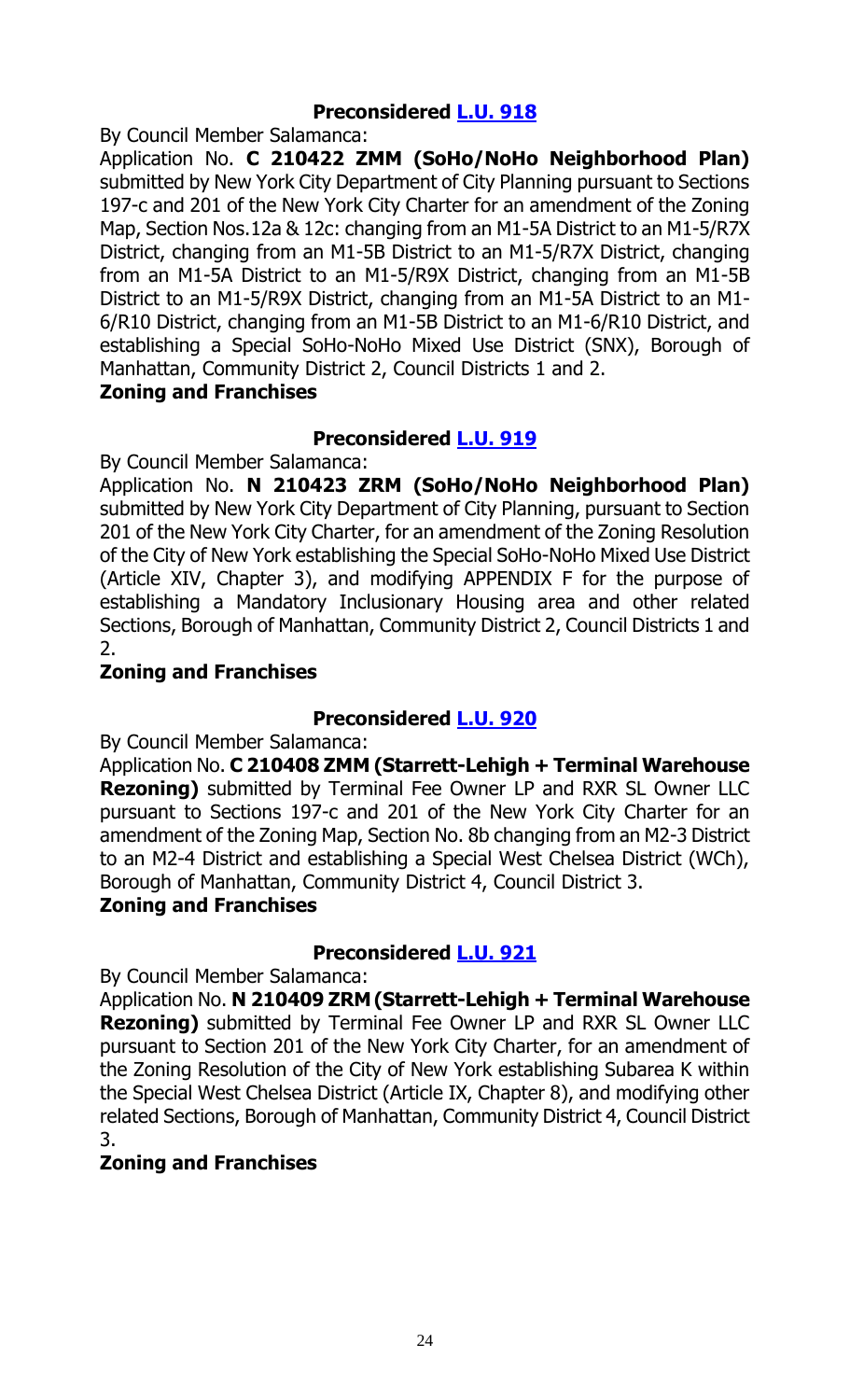#### By Council Member Salamanca:

Application No. **20225007 HAK (Bed-Stuy East and Weeksville Mosaic)** submitted by the Department of Housing Preservation and Development (HPD) pursuant to Article 16 of the General Municipal Law and Article XI of the Private Housing Finance Law requesting approval of an Urban Development Action Area Project, waiver of the designation requirement of Section 693 of the General Municipal Law, waiver of the requirements of Charter Sections 197-c and 197-d, and approval of an exemption from real property taxation for properties located at Block 1363, Lots 7 and 60, Block 1433, Lot 19, Block 1451, Lot 40, Block 1464, Lot 79, Block 1474, Lot 65, Block 1514, Lot 59, Block 1519, Lot 63, Block 1524, Lot 43, Block 1531, Lot 65, Block 1561, Lot 9, Block 1668, Lot 48, Block 1769, Lot 56, and Block 3511, Lot 64, Borough of Brooklyn, Community Districts 3, 8, and 16, Council Districts 36 and 4. **Landmarks, Public Sitings, and Dispositions** 

#### **[L.U. 923](https://legistar.council.nyc.gov/LegislationDetail.aspx?ID=5210995&GUID=26B32B27-AD3C-4D3A-B833-1575D333145D&Options=ID|&Search=)**

By Council Member Salamanca:

Application No. **N 210482 ZRY (Health and Fitness Citywide Text Amendment)** submitted by New York City Department of City Planning, pursuant to Section 201 of the New York City Charter, for an amendment of the Zoning Resolution of the City of New York, to allow gymnasiums, spas, and other health- and fitness-related uses as-of-right, Citywide.

#### **Zoning and Franchises**

### **[L.U. 924](https://legistar.council.nyc.gov/LegislationDetail.aspx?ID=5210996&GUID=79CAD879-4C38-498B-B099-F86047CB8D53&Options=ID|&Search=)**

By Council Member Salamanca:

Application No. **N 210380 ZRY (Fresh II Zoning Text Amendment)** submitted by the Department of City Planning, pursuant to Section 201 of the New York City Charter, for an amendment of the Zoning Resolution of the City of New York, to modify Article VI, Chapter 3 (Special Regulations Applying to FRESH Food Stores) and related Sections, to expand areas in which the program is applicable and to update various requirements, Citywide. **Zoning and Franchises**

#### **[L.U. 925](https://legistar.council.nyc.gov/LegislationDetail.aspx?ID=5210997&GUID=B894059E-E2C7-4837-AE6D-D11872323CB9&Options=ID|&Search=)**

By Council Member Salamanca:

Application No. **C 210164 ZMQ (103-16 Van Wyck Expressway Rezoning)** submitted by 10316 Van Wyck Exp LLC pursuant to Sections 197-c and 201 of the New York City Charter for an amendment of the Zoning Map, Section No. 18c changing from an R3A District to an R6B District and establishing within a proposed R6B District a C2-3 District, Borough of Queens, Community District 10, Council District 28.